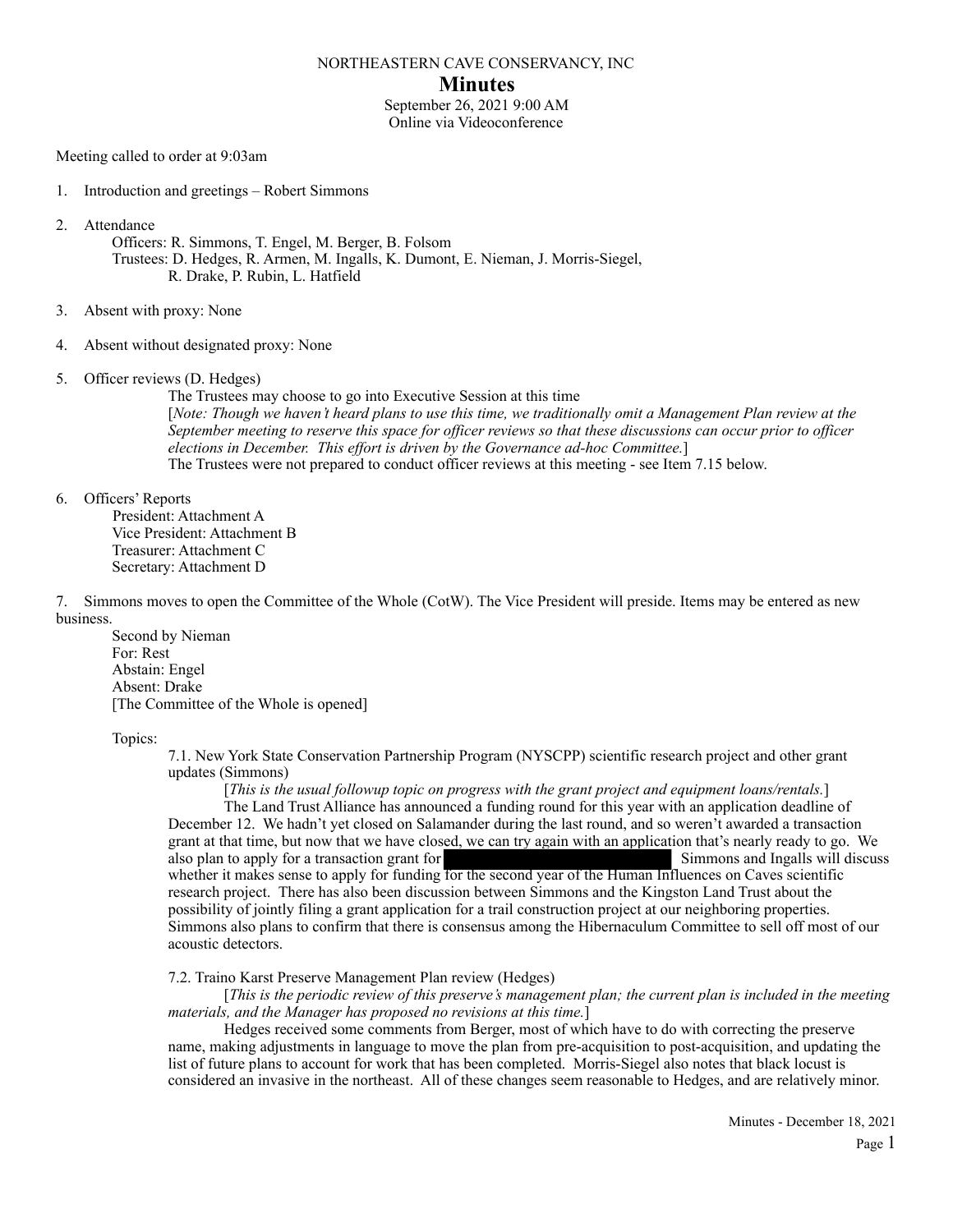However, since the rest of the Board has not seen them, the plan is to incorporate the changes and then circulate the updated plan for an electronic vote in the next few weeks.

#### 7.3. New York Land Conservation Conference (LTA) wrap-up (Hatfield)

 [*The conference ran online May 5-26, but Hatfield wasn't with us at the June meeting; we'll find out what she brought back to share.*]

 Hatfield reports that, as it turns out, she didn't end up attending the virtual event, and so there's nothing to share about the conference.

7.4. National Cave and Karst Management Symposium (NCKMS) (Berger, Drake, Rubin)

[*We'll hear a brief update on our delegation's plans for the conference.*]

 Berger reports that he made arrangements for our cosponsorship of the conference, although he's noticed that our logo isn't on the conference website, and so will have to get in touch with them. He's submitted an abstract for a talk on the history of our piece-by-piece acquisition and protection of Clarksville. Rubin and Nieman have submitted an abstract for a poster on the geology trail being developed at Clarksville with interpretive stops that explain the connection between features on the surface and features in the cave below, which Rubin plans to present. And Drake has submitted an abstract for a talk on using time-series bacteriological monitoring of cave water to help understand cave interactions with the aquifer and potentially provide information about surface pollutants.

### 7.5. NSS Convention wrap-up (Simmons, Drake, Berger)

### [*It was held online July 24-30. We'll hear updates from those who attended portions of it.*]

 Simmons, Berger, and Davis attended the Cave Conservancies Roundtable, which ran very efficiently, but had no agenda or major discussion topic other than a quick update given by each conservancy on their major news from the past year. Attendance was low at this session in part because of scheduling mishaps. While we appreciated that it didn't consume too much time, it would've been nice to have a bit more substance to share thoughts on. Simmons and Drake attended the NSS Cave Preserves meeting, and not much came out of that to share with us. And Drake tells us that the Board of Governors discussed a future new website.

### 7.6. Old Timers Reunion wrap-up (Berger)

[*This is going to be an awfully short update…*]

 Berger shares that despite assurances that the event was going on as scheduled, it was shut down by the county health authorities two days before opening to the public, when it had already opened for vendors, some of whom had arrived or were en-route (including Speleobooks) when that occurred. Several of us spent a good deal of time and effort (and money) trying to prepare everything for our booth - Simmons shopped for and acquired our new smaller  $10^{\circ}x10^{\circ}$  tent, he and Berger did enough driving to pick it up and hand it off that they could've actually driven to West Virginia, Davis and Warner helped Berger load up all of the NCC swag and banners in his car, Drake finished all of the preparations to take the Give and Gear Up Raffle live in time to sell tickets at OTR, Hatfield designed a poster for it, and Berger got it printed in large format. All in all, a fantastic team effort, but sadly, we didn't get to show off what we'd done, and since the event didn't occur, there was no financial return for the money we put into preparing our booth.

### 7.7. Members' Day wrap-up (Drake, Simmons, Folsom, et. al)

[*This event actually did happen! We'll hear highlights from it, some of which are quite exciting.*]

 Simmons tells us that it was a great event, with over 70 people in attendance, and that the spot Berger identified for it was great (Berger, though sad that he couldn't attend due to a mandatory training event, was very happy that his oft-mentioned wish for us to be able to self-host an event at one of our properties worked out well), but that he'll be putting bigger tires on his grill for next time, as getting it up and down the trail was a chore. Folsom tells us that one of the attendees he had a great conversation with subsequently made an extremely generous \$5,000 donation. Drake notes that Davis did an impressive amount of cooking for the event, both beforehand and throughout it, and also that roughly 11 new members joined at the event. Simmons also says that we managed to sell some NCC swag items.

#### 7.8. NRO wrap-up and future plans (Simmons)

 [*We withdrew from hosting, and the NRO declined to ask another group to do so. A smaller substitute event occurred in its place. We'll hear updates about that, and discuss what we wish to do about the Spring.*]

 Simmons raises the question of whether we're interested in trying again to host NRO in the Spring, and Armen states that he's pessimistic that things will be much better then. Simmons asks if perhaps looking at a different, smaller venue would help. Folsom notes that a significant amount of energy was put into planning our setup for the Harley Rendezvous site, which he'd like to see not become wasted work, and also reminds us that multiple venues were looked at prior to the selection we made this time around, and this was the only one that was willing and able to host our event. Berger is nervous about planning the event at a fixed-cost venue such as this,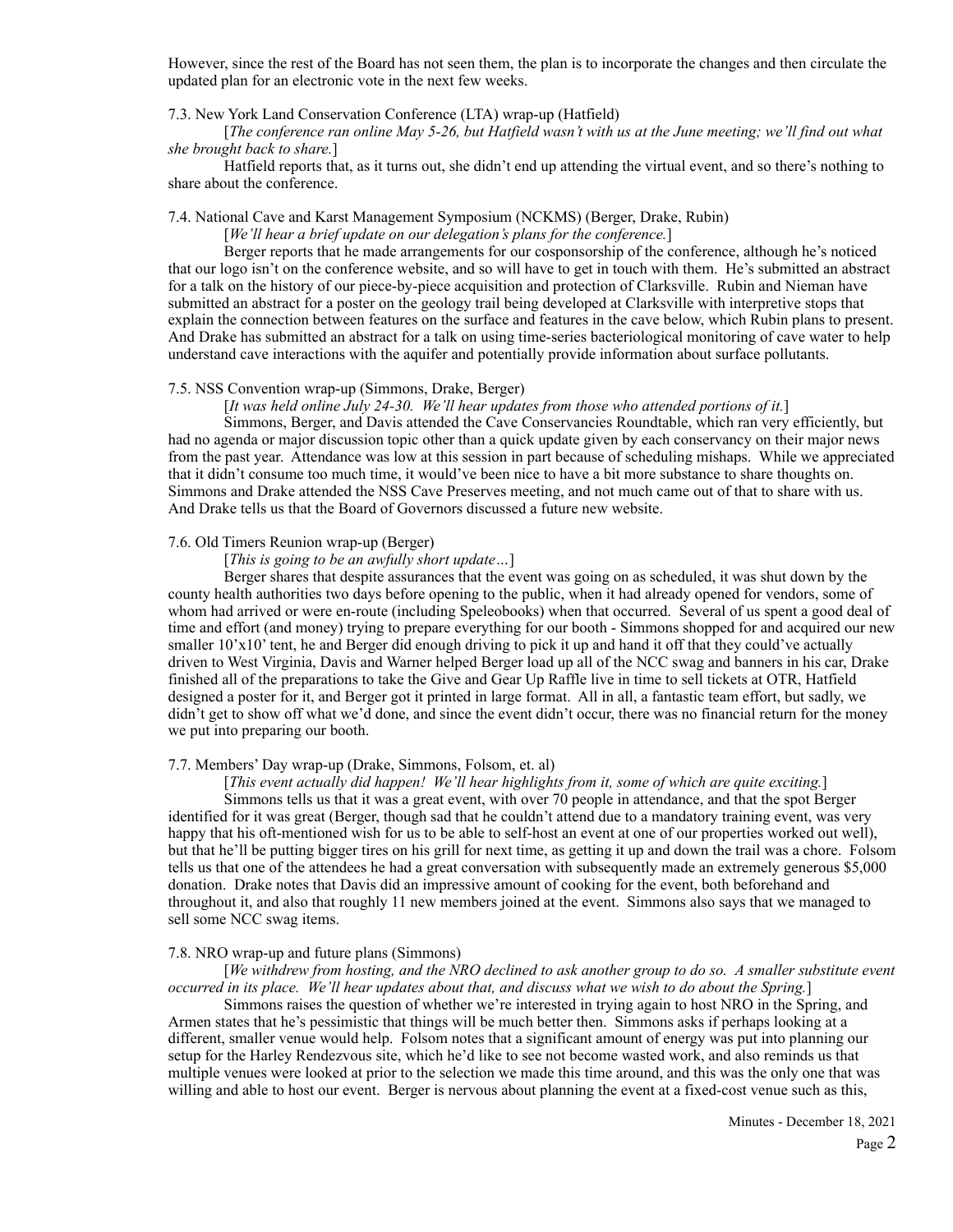because it doesn't become cheaper if the event has lower attendance, and suspects that if we were looking at venues for the Spring soon, more options would be available because it's several months further out than when we were looking for the September event. Simmons suggests that we tentatively plan to hold it in May at the same location, but bring the topic back for discussion and perhaps a more firm commitment at the December meeting.

#### 7.9. Barn Dance (Folsom)

[*It, too, was cancelled quite late, and this will likely also be a very short update.*]

 Folsom informs us that both the band and the owners of the Octagon Barn agreed that it didn't make sense to proceed with the event because of the small space it's held in, as well as the number of children who typically attend.

7.10. Minimum group size ("Rule of Three") and our reference to the NSS brochure on safe caving (Engel)

 [*At the August EC meeting, it became evident that we had not quite put this issue to bed as some of us had thought back in June, so it's back for further discussion. See discussion in Item 27 of the EC Meeting Minutes in Attachment D.*]

 Engel is uneasy with us referencing a document that says that the minimum safe group size is 4 when our management plans say that it's 3. Simmons suggests rather than linking to it, just referring to it generally, though Berger doesn<sup>3</sup>t see how this would address the concern Engel raises rather than just making it more difficult for a reader to find the document we're referring to. Dumont suggests that the main goal in referencing such a document is ensuring that we're well-protected from liability, and believes that consistency is important. Berger reminds us that context is important and that while the number 4 is a good general guideline, when dealing with shorter caves such as those we manage, 3 is more logical, and he also points out that it's not uncommon for related documents (like contracts or terms) to have slightly different statements and for the more specific document to control in those circumstances - he doesn't think it's necessarily a problem to mention the NSS guide and then have specific rules for our caves that modify one of those rules. While Engel feels that would be confusing to people who chose to read the documents, Nieman notes that none of the new cavers he's taken underground have been confused by it. The idea of taking and modifying their document for our use was raised by Morris-Siegel, but Berger reminds us that we'd need permission to do that from the copyright-holder, and it doesn't seem likely they'd allow that. Berger also feels that there's a lot of value in the existing NSS document, and distancing ourselves from it because of a number our rules disagree with would be losing a lot that we don't have a good replacement for - the best alternative we have at the moment is the safe caver diagram that C. Snyder produced, which we know he'd rather we not promote heavily. Hatfield asks about the possibility of producing our own guidelines document, which we're of course free to do, but which Engel points out could be quite a substantial amount of work. Armen also notes that it has moved on the NSS website yet again, so the links we currently have are broken. The conclusion was to allow our group size rule to override the guideline in the NSS safe caving document, and to continue to refer to that document for all of the other benefit it provides, and for Armen to proceed with the inquiry he'd made after the previous meeting for permission to host a copy of the brochure on our website to avoid the broken link issue's recurrence.

### 7.11. Fundraising efforts (Drake, Hatfield, Berger)

 [*There are multiple fundraising initiatives, some underway, and others hopefully about to get underway, which will hopefully begin to make up for the opportunities that several event cancellations have cost us. We can discuss and update on these here.*]

 Drake is just about to launch the Give and Gear Up Raffle, and expressed thanks to Hatfield and Berger for providing encouragement, motivation, and feedback to get to this point. Once it's live, she'd appreciate if those on Facebook (which she isn't) could promote it there.

 Berger recapped the passive fundraising idea developed a couple of EC meetings back: we can design a guestbook webpage lightly customized for each preserve for visitors to "sign" and post a QR code on each preserve's kiosk asking them to sign the guestbook. This would enable contact with any visitor and not just permit cave trip leaders, and if they provide their e-mail address when signing the guestbook, we can periodically (perhaps weekly) send a one-time followup e-mail to anyone who's signed any of the guestbooks since the last time thanking them for visiting, telling them a bit about the NCC and how the caves are protected, and offering an easy opportunity to join or make a donation. Once we've done the initial setup for this, there's no ongoing cost and the only ongoing work is periodically sending e-mails to people who've newly signed the guestbooks. Berger, Hatfield, Drake, and Armen plan to meet to discuss next steps to get this project underway at 8pm tomorrow night.

 Hatfield described to us a "dip jar" she's seen another organization use. It's a credit/debit card terminal on a cell network (so, no need for wifi) that can be brought to events and has a recommended donation amount - dip your card, and it charges the recommended donation. Obviously, such a donation isn't mandatory, but when something like this is present at an event, many people easily choose to make the suggested contribution. The whole affair is slightly larger than a small food processor.

 Folsom reminds us about Simmons's recent inquiry to the Board about placement options for the old donation box that has been stored at the Gage Cabin for a long while, but used to be placed partway down the

Minutes - December 18, 2021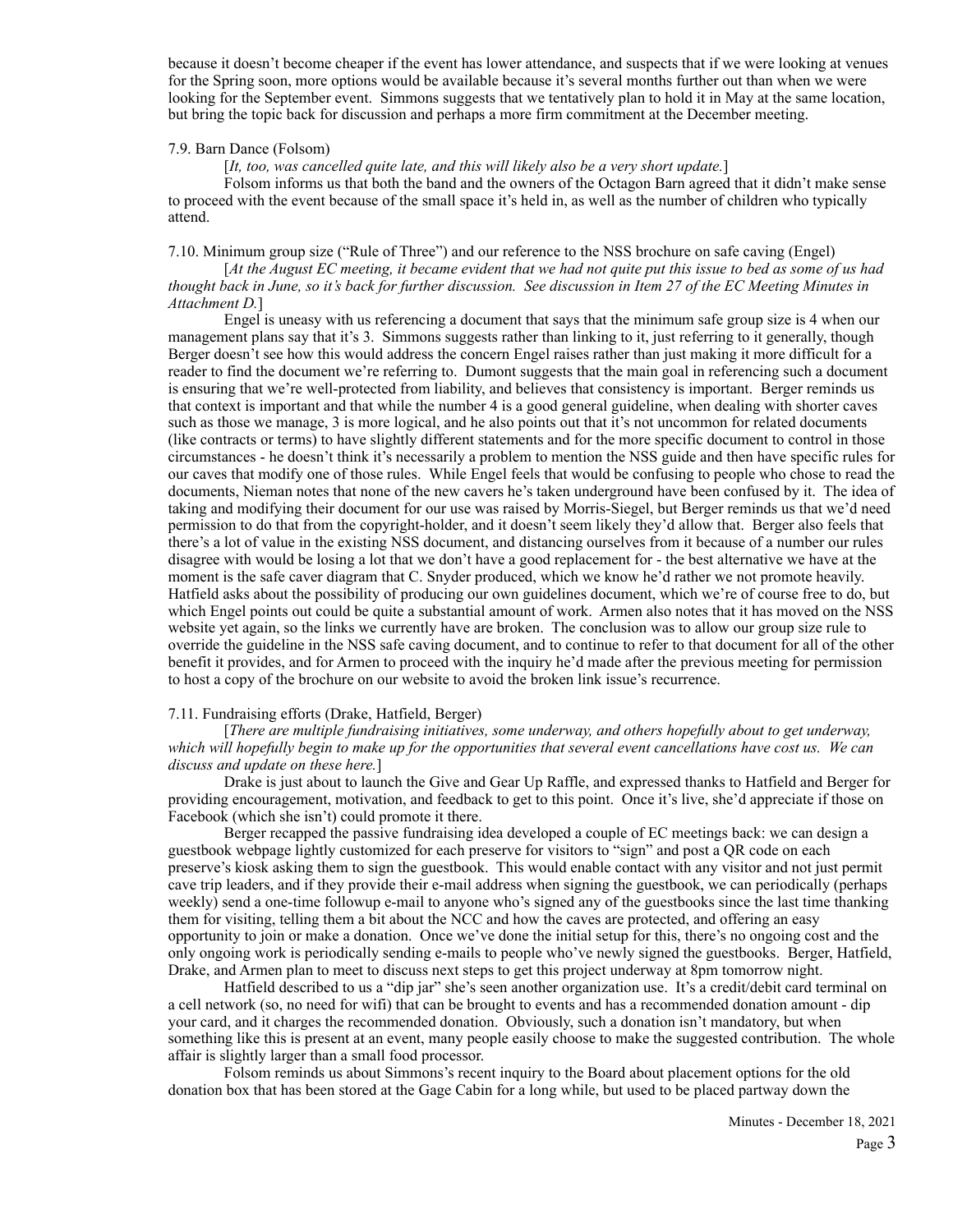commercial trail at Howe Caverns. We might ask Secret Caverns or Natural Stone Bridge and Caves if they'd be willing to host it for a while. Berger asks if having it at the Schoharie Cabin would work, but Simmons explains that it's not rugged and protected enough to be at an unsupervised location without being burglarized. Engel plans to visit NSBC next week, and will inquire about their interest.

#### 7.12. Website overhaul (Simmons, Armen)

 Simmons notes that this topic is not meant to imply anything about the reliable work Armen carries out maintaining and updating information on the site as Webmaster, but rather to share his sense that the website is "too big" for what we really need in terms of how many pages there are, how many places some information is, and how many clicks one has to work through to find certain things. He suggests that maybe we should plan an overhaul for a simpler version of a website, with a good deal of what we have now pushed down to a "Resources" page. Armen agrees with the idea in general, and Berger notes that while doing as Armen requested and reviewing some recentlymade updates last night, he came across some pages that he hadn't recalled seeing in the past, and was rather surprised at this, since he's been regularly referencing and looking up things on our website for about a decade. Nieman tells us that he used to do professional web design. Engel feels that there are two major (and different) questions: what we want the website to look like, and how we want the website to work. Simmons asks that Armen, Nieman, and Berger start thinking about how to modernize the site.

#### 7.13. Board Manual updates (Simmons, Berger)

 Our Board Manual is ordinarily supposed to be updated following each meeting to reflect actions taken at the meeting and remain a current collection of information about our rules, motions, personnel, etc. These updates haven't occurred for quite some time (in fact, since Kappler was maintaining it), and Simmons has on and off been looking for ways to get Berger some help with it. Berger explains that there's no new information here that he hasn't previously shared at EC meetings, but that the actual difficulty isn't in making the updates (which, while a tedious, detail-oriented, and time-consuming process, is mostly a mechanical process that involves running down each business item sequentially in each set of minutes, which are clearly spelled out, and making the relevant update in the manual), but in converting the format from the document Kappler was maintaining into one he can work with in the software available to him, getting references to work, etc., and that each time he plans to set aside time to focus on getting over that hurdle, some other NCC project preempts it (and Simmons acknowledges that he's indeed seen those other projects crop up and consume the time over and over). While he appreciates the desire to help, he doesn't really see how this can be done by committee, and points out that once it's in a format he can work with, it's presumably far faster for him to process the updates rather than ask another person to do so, since the task naturally fits in the process the Secretary follows when producing the minutes, and they're fresh on all of that material. Simmons wonders if we could ask Kappler to bring it up to date in the old format, and Berger notes that indeed Kappler had offered to continue maintaining it at the time he stepped down as Secretary, but that there's been reluctance to take him up on that offer because it's supposed to be the Secretary's responsibility, and fits there, and should be much easier for the Secretary to do, and we leaned on Kappler for years to do that when it wasn't his responsibility. With the acknowledgment that it won't be a surprise if something else preempts this, Berger hopes to be able to pivot to this project once his NCKMS talk is finished.

### 7.14. Newsletter articles, or lack thereof (Simmons, Folsom)

 Simmons tells us that we didn't have a newsletter go out this cycle for lack of material, and reminds us of the previous attempt to provide content by having preserve managers write articles about their preserves. Folsom says that back when we were trying to follow that policy, many managers didn't comply with it. Berger notes that as a preserve manager, he always found that policy incredibly frustrating, because somehow, when the policy was started, it seemed to be a good idea to schedule a preserve's article to be due for the newsletter coming out at the same time as the Board Meeting where their periodic preserve Management Plan review was scheduled. When conducting a thorough MP review, a lot of time and work is consumed, and taking on the additional expectation of writing an article at the same time is asking for an unreasonable amount of time; he feels that part of the issue might be solved if the MP review and article schedules were desynchronized, but also notes that sometimes there's something interesting or noteworthy about a preserve that provides good content, and sometimes there's not - you can't really schedule news. He also points out that some people are quite good at producing interesting content, and notes as an example E. Kastning and the articles he submits to the Northeastern Caver. Dumont points out that we should consider what we're leaving as a historical record - people looking back at the NCC may see "holes" in our publishing schedule as gaps in activity even though that may not be accurate. He further suggests that perhaps one substantive issue a year would be sufficient, and the idea of writing articles not simply for a given issue, but rather as topics come up, and filing away non-time-sensitive articles so that there's a collection of articles which could run at any time when we're thin on content is also raised. Ingalls asks who the intended audience of the newsletter is, and posits that if it's "cavers in the northeast," then it's not really clear what they're supposed to get out of the NCC News because they get important news from the Northeastern Caver, and she almost never learns anything from our newsletter. Berger believes that the answer to Ingalls's question is supposed to be that the intended audience for the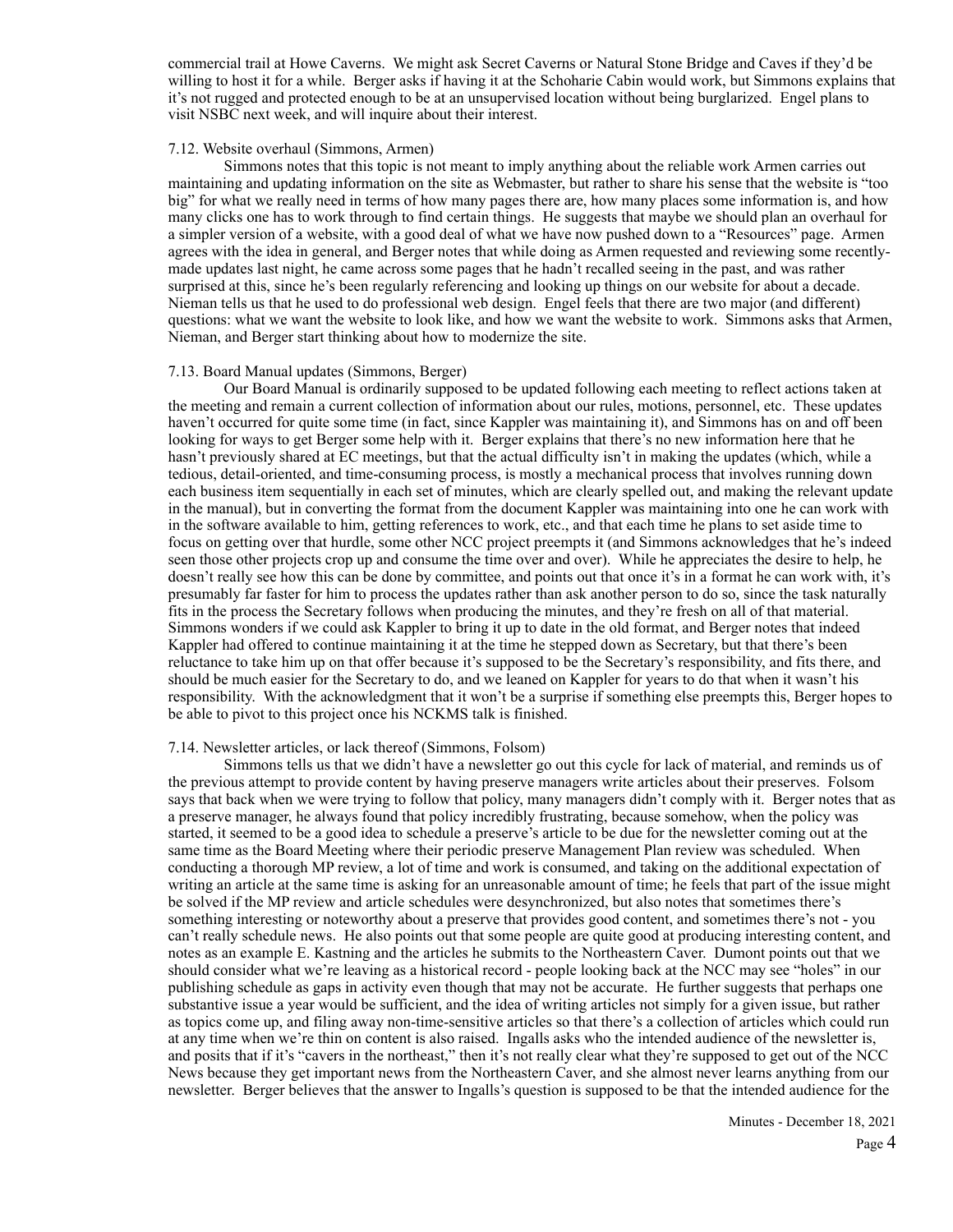newsletter is our membership, rather than northeastern cavers, although of course the vast majority of our membership is in both groups. However, rather than telling readers about exploration and discoveries and such, the point of our newsletter should be to show a high level of activity and work being carried on by the Conservancy, which is in fact the case, and which can translate to members feeling that their donations are being used well and make a difference, and causing them to choose to contribute more. He also thinks it's expected that, as a Board member, Ingalls would almost never learn anything from our newsletter, because she attends Board meetings and receives detailed minutes of EC meetings, and as such is thoroughly aware of virtually all of the goings-on within the NCC, but the newsletter can provide highlights for members not regularly attending the meetings. Hatfield believes that Berger has accurately described who the newsletter should be for and what it ought to be doing for them and for the organization. Folsom feels that much of the responsibility for going out and finding content and getting articles should fall to the publisher, and that that's not really happening. Folsom also notes that he'd asked a couple of folks to gather up pictures and send them in for an article on Members Day, and that that article didn't materialize, either. Engel notes that we use the newsletter to advertise position vacancies, which would be a complication if we decreased the publication frequency. Morris-Siegel feels that we may be doing the wrong thing by advertising vacancies in the newsletter rather than simply sending them out as mass e-mails to the membership, as his experience managing newsletter mailings for the Vermont Cavers Association has told him that the percentage of people who actually click through to open linked content is disappointingly low, but that when something is sent out in the body of an e-mail, the response rate he sees is far higher. Berger suggests something that he's seen multiple other nonprofits do - put together a newsletter, but when sending out an e-mail about the availability of the newsletter, instead of simply linking to it, provide a teaser blurb about each of the articles contained within, which serves to give readers a reason to click through - seeing the teaser causes them to know that there's an article they're interested in even before they decide whether to bother clicking.

### 7.15. Officer reviews (Simmons, Hedges)

 Simmons notes that it's been quite a while since we've had officer reviews occur, and that we're supposed to hold them in September so that the Officers can receive feedback before elections in December, and thus he'd appreciate if we could in fact try to get this done this year prior to December; he feels that we're owed this feedback, and that if all we hear is crickets as we do our jobs, we miss opportunities to understand what the Trustees are happy with and what they might like to change. Though Berger agrees that the process is a good idea and should happen, he doesn't quite think that absent the reviews, all we hear is crickets, as there is some amount of feedback that comes from Committee of the Whole discussions at Board meetings, which is useful. Hedges apologizes that the process hasn't happened regularly, and explains that while he had a lot of enthusiasm for the Governance Committee work when he joined the Board, he's had progressively less and less time to devote to it, particularly over the past year as so much of it has been consumed by preserve management work. He thinks that they can schedule some time to get it done for December. Berger notes that, in line with Simmons's comment that we won't always be the ones doing these jobs, which is part of why regular feedback is important, even absent the review process, the current officers can tell the Trustees one thing we're not doing well right now - coming up with succession plans, as even if we're willing to stand for reelection this December and the Trustees choose to keep us in these positions, this will be the last time we're eligible to be elected to these positions without a break, as we're about to hit our term limits. We're aware of this, but have not yet really worked on succession plans, and we and the Trustees really need to try to plan this out unless we want to leave everything to chance, which doesn't seem like the best plan. Ingalls tells us that she coordinates reviews for the Executive Director of another group, and that the process isn't so difficult if the Trustees spend some time formulating the questions they want to ask the Officers and each other, and that responses are easily collected with Google Forms or some similar tool. Berger notes that we were sort of made aware of the reality that we should have this sort of process years ago because of issues that had been festering for some time, and that this could've provided a pressure relief valve to try to solve some of those issues before they boiled over, and while he doesn't think we're having similar issues presently, there's some luck involved in that being the case, and we can't always rely on it being that way. Morris-Siegel suggests that rather than have this happen at the next meeting, it would probably be better to schedule time for it some evening.

### 7.16 Structural reorganization of the Science Committee (Engel)

#### [*See Item 17 in the EC Meeting Minutes in Attachment D.*]

 Engel tells us that this topic doesn't really come out of the recent episodes discussed in his comments in the Science Committee report, but that for a long time, he's questioned the idea of simply having one person who happens to be a geologist passing judgment on scientific proposals related to all speleological disciplines. He feels that it would be an improvement if we were to make the Science Coordinator into more of a management role, and to have scientists from various fields serve on the committee. For example, he suggests that if a proposal involving bats came in, we might turn to A. Hicks for input. Rubin feels that this is a good idea. Simmons believes that responsiveness to proposals is a key challenge, as our current Coordinator is generally incommunicado for much of the summer, which is often prime research time as many Principal Investigators are more free of the teaching duties that they have during the rest of the year that the caves are open. Dumont is concerned about the responsibility to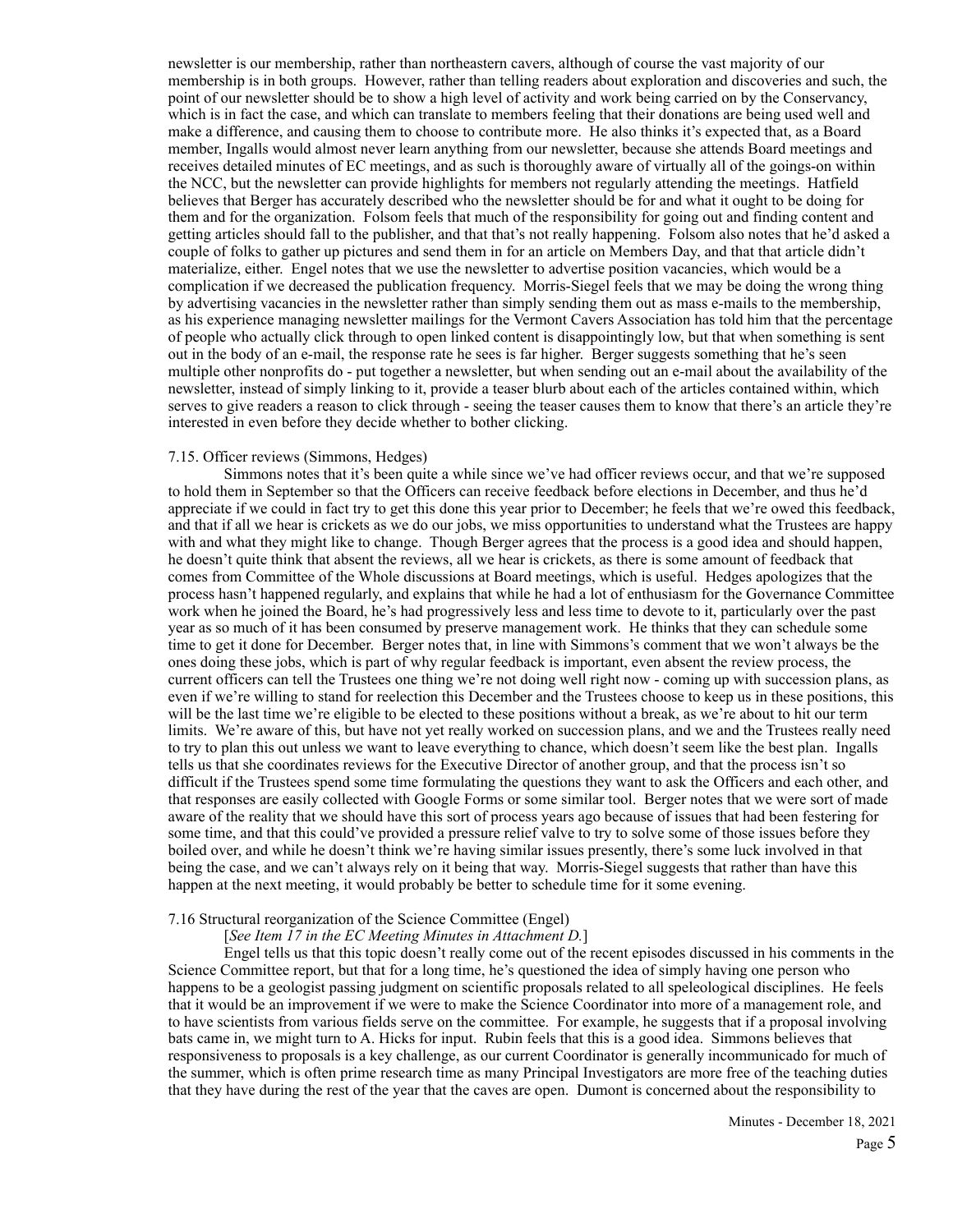communicate and be responsive becoming a group responsibility where things may not occur as people are expecting each other to take the next step, and Rubin agrees with this concern. As a result, Dumont isn't sure that the structure of a multi-member committee is needed in order to consult experts in the relevant fields. Hatfield inquires whether there's a job description for the Science Coordinator, and Berger responds that it's defined in the Board Manual as are each of the other permanent committees, but that since Engel is proposing adding more structure to the working of the committee, the existing description doesn't spell those things out. Nonetheless, in response to Dumont's suggestion that the added structure may not be necessary, Berger notes that the current description certainly provides the freedom to operate the committee in the manner that Engel is suggesting if the Coordinator chooses to use it that way, but that the real question being asked here is whether the Board should impose the additional structure in order to address some ongoing difficulties. There is already a conversation that Engel has initiated with L. Davis, and he'll continue to pursue that conversation and see where it leads in time to make any necessary adjustments at the December meeting.

### 7.17 NSF contract (Berger)

 [*See Item 21 in the EC Meeting Minutes in Attachment D and meeting materials distributed with this agenda.*]

 Berger recapped the history of our relationship with the NSF, the contract that both groups believed had been executed many years ago but that neither can find a signed copy of, the new contract proposed several years back, the issues Board members wanted to research and seek advice on at the time, our attempts to make progress on that over the past few years, and more recent developments in volunteer work Berger has done for another group that opened up an opportunity to obtain some of the advice we've been seeking. He explained the EC's current thinking on the issue, and the group agreed that Berger would provide Simmons with a "redline" of his prior "redline" from 2017, and then Simmons would attempt to hash out any needed adjustments to the draft contract with the NSF and get the document into a format both groups could consider executing around the time of our December meeting.

### 7.18 Plans for our properties to turn over to the NSS or another organization should we fail (Berger)

[*See Item 22 in the EC Meeting Minutes in Attachment D.*]

 Berger shared with the group that one of the take-home learnings from a Cave Conservancies Roundtable meeting a few years back was that if a conservancy wants to ensure ongoing protection and stewardship for its properties in the event that the organization were to cease to exist, it's necessary not only to designate a successor for the properties to fall to, but also to enter into an agreement with that successor organization so that they can plan for the possibility of the properties being turned over to them and make a commitment that they'll be able to accept and manage the properties. Our Articles of Incorporation state that should we become insolvent, if the NSS qualifies as a nonprofit that can receive our preserves, all of the preserves will become theirs. However, we've never entered into a Memorandum of Understanding with the NSS to ensure that they'd be ready, willing, and able to take on the NCC preserves should the worst happen, and that could put them in a position where they might have to refuse the properties or sell some of them off. Simmons notes that the NSS entered into such a MoU with the Cave Conservancy of Hawai'i last summer, and that he also had a discussion with the NSS AVP when

Simmons proposes that we begin by taking the MoU that

the NSS entered into with CCH as a draft and working towards one we can ask them to enter into with the NCC. Morris-Siegel agrees that we need a formal arrangement, and the group consensus is that Simmons should proceed to open negotiations for an MoU with the NSS.

### 7.19 New York Council of Nonprofits (NYCON) (Simmons)

 [*Simmons recently learned of this organization that C. Young now works for, which provides various member services that may be of interest to the NCC.*]

 Simmons tells us that his discovery of this organization came out of a suggestion made by Folsom that he consult with C. Young about a draft of our first lease agreement. She now works for this membership organization for nonprofits with a sliding scale of dues based on the member's annual budget (in our case, annual membership would be approximately \$140, prorated for partial years). Membership includes some gratis services, and the organization has departments that provide legal, governance, real estate, human resources, and fundraising assistance. Young is one of their lawyers. Simmons is interested in the NCC joining the organization and trying out some of their services. They have approximately 3,000 members, although there are not many land trusts among them, which can be both good and bad. Membership comes with 45 minutes of legal consultation per quarter, and then rates beyond that are fairly competitive. The consensus is that, especially at the prorated rate for what's left of this year, it seems worth trying this out, and an item will appear in New Business to join NYCON.

7.20 New York State Geological Trail (Engel)

[*See extensive discussion in Item 2 in the EC Meeting Minutes in Attachment D.*]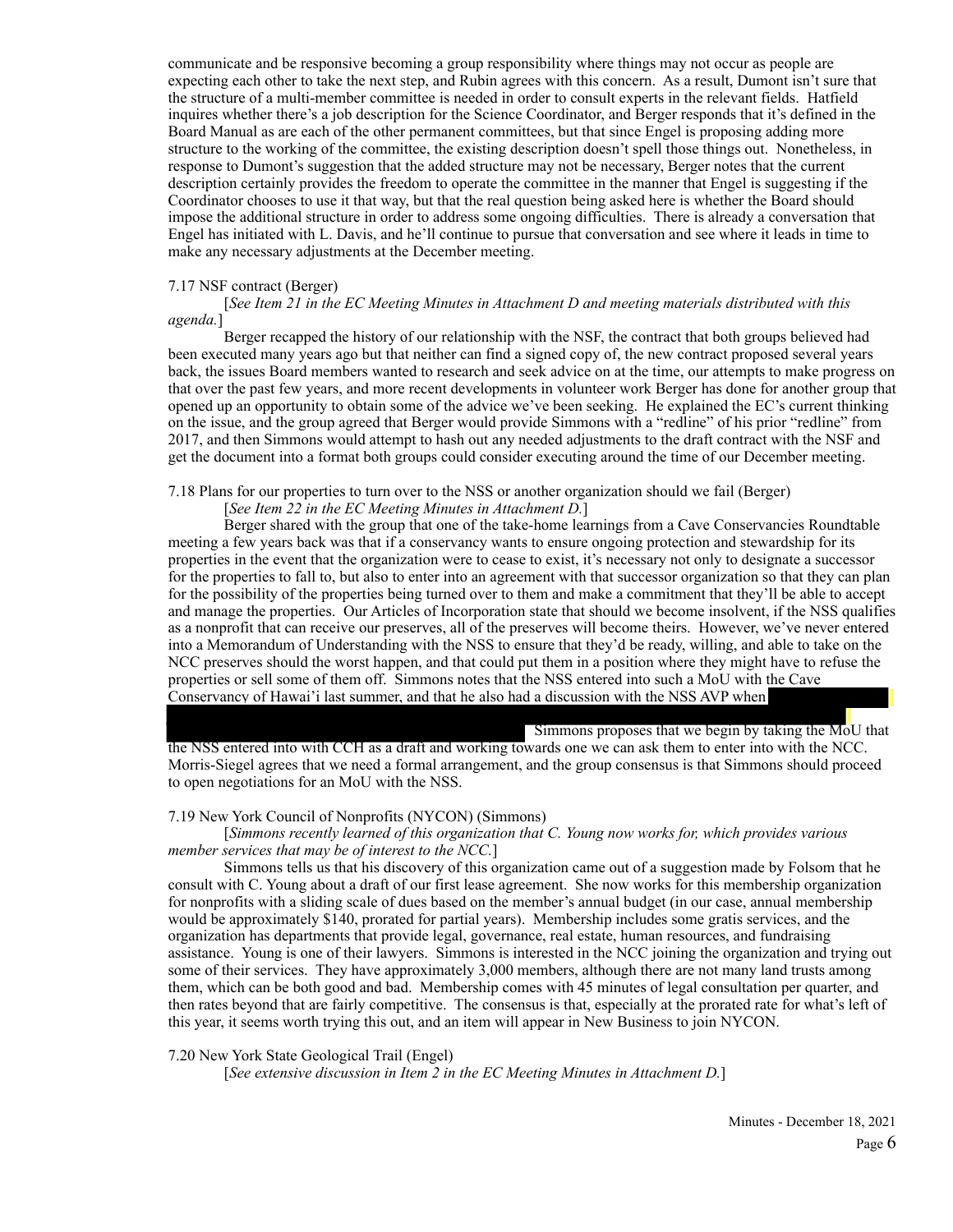Engel informs the group that he discovered this bill on its way to being signed that names three of our preserves as suggested sites to place on this trail, and that there's extensive discussion of the topic in the EC Meeting Minutes, but that this topic is mostly here as an FYI. Simmons notes that the bill will create a Board to manage creation of this trail and all attendant responsibilities, and that there's a grand total of one geologist who will serve on it. Engel's main issue with what they've done is that they've included no requirement for the people putting together this trail to consult with the landowners of the sites they may select to be part of the trail. The EC's conclusion was that Engel should draft a letter (which he's done) for Simmons to edit and send and that we should suggest that the NSS AVP send a similar letter expressing our concerns and what we'd like to see happen. Simmons is in the process of editing that letter. Rubin notes that the source the authors of the bill may have used for their list of suggested sites to place on the trail may in fact be a page on the NYSDEC website.

| (Folsom)<br>7.21 Draft Management Plan for      |                                                                                                                         |
|-------------------------------------------------|-------------------------------------------------------------------------------------------------------------------------|
| This draft plan, which                          | , was circulated with the meeting materials.                                                                            |
|                                                 | Engel reports that he received some comments from Berger, most of which he's accepted as they're simple grammar         |
|                                                 | corrections. However, Berger raises a question to address here: he asks why the Access Policy section calls out the     |
|                                                 | point that caving will be free of charge, when that's the case for all of our preserves and not additionally stated in  |
|                                                 | any of our other Management Plans. Engel explains that there is a significant difference at this property, where        |
|                                                 | and we want it to be clear that caving activities are not part of                                                       |
| . Morris-Siegel asks whether<br>that            | Berger responds that                                                                                                    |
|                                                 | because Simmons wanted the terms of the Management Plan to be settled                                                   |
| first, as changes to the MP might have affected | and                                                                                                                     |
|                                                 | could've complicated the process. Additionally, Simmons had requested that Berger research the implications of          |
|                                                 |                                                                                                                         |
| Once we approve the MP and Simmons finishes     |                                                                                                                         |
|                                                 | Berger explains that he placed approval of the Management Plan on our                                                   |
|                                                 | agenda for today in New Business, as it's a prerequisite to being able to accept an acquisition proposal, which in turn |
|                                                 | is necessary to sign a contract. We will need to receive a formal proposal from the Acquisition Committee to            |
| approve before we can                           | , and he believes we can handle both of those motions                                                                   |

one after the other at the next meeting. Simmons agrees with this plan for handling the procedural requirements.

8. Simmons moves to close the Committee of the Whole.

 Second by Nieman For: Rest Against: Morris-Siegel Abstain: Hedges [The Committee of the Whole is closed]

### Old Business

9. Simmons moves: The NCC-hosted Northeastern Regional Organization (NRO) event scheduled for the weekend of September 17, 18 and 19, 2021 is cancelled.

 [*Background: Berger gave a pretty good run down of the why in the draft EC notes provided just last night. When we started planning for this event earlier this year, the COVID situation seemed to be fairly well in hand and we believed it would be "over" for the most part come September. Sadly that has not come to pass, and even in states/areas where there is a high vaccination rate, we are seeing increases. Berger notes that we could possibly run an event with precautions and procedures to minimize the potential for COVID spread. My main concern is that between the COVID situation and the restrictions we would need to implement, there is a high probability that turnout would be low. The venue (the only one we could locate that would/could let us in) has set fees that would need to get paid regardless of the number of attendees. Our hope, when planning this, was that the pent-up demand for activities would bring us a large crowd which would easily cover our costs and make a significant profit for the NCC. I no longer believe that will be the case. People have had the opportunity to get out some this summer already in the "window" between the original spread and the Delta variant. We can't risk a financial loss on the NRO, plain and simple, outside of the health risks. I see no other responsible path for us but to cancel and hope things are better come springtime. This is coming before the Board, as it was a Board motion to host the NRO and so the Board needs to act to cancel it, officially.*]

 Second by Folsom For: Rest Abstain: Berger, Ingalls, Morris-Siegel, Nieman [The NCC-hosted Fall 2021 NRO event is cancelled.] [*This motion was handled via electronic vote conducted between 8/25/2021 10:46am and 8/27/2021 11:01am.*]

New Business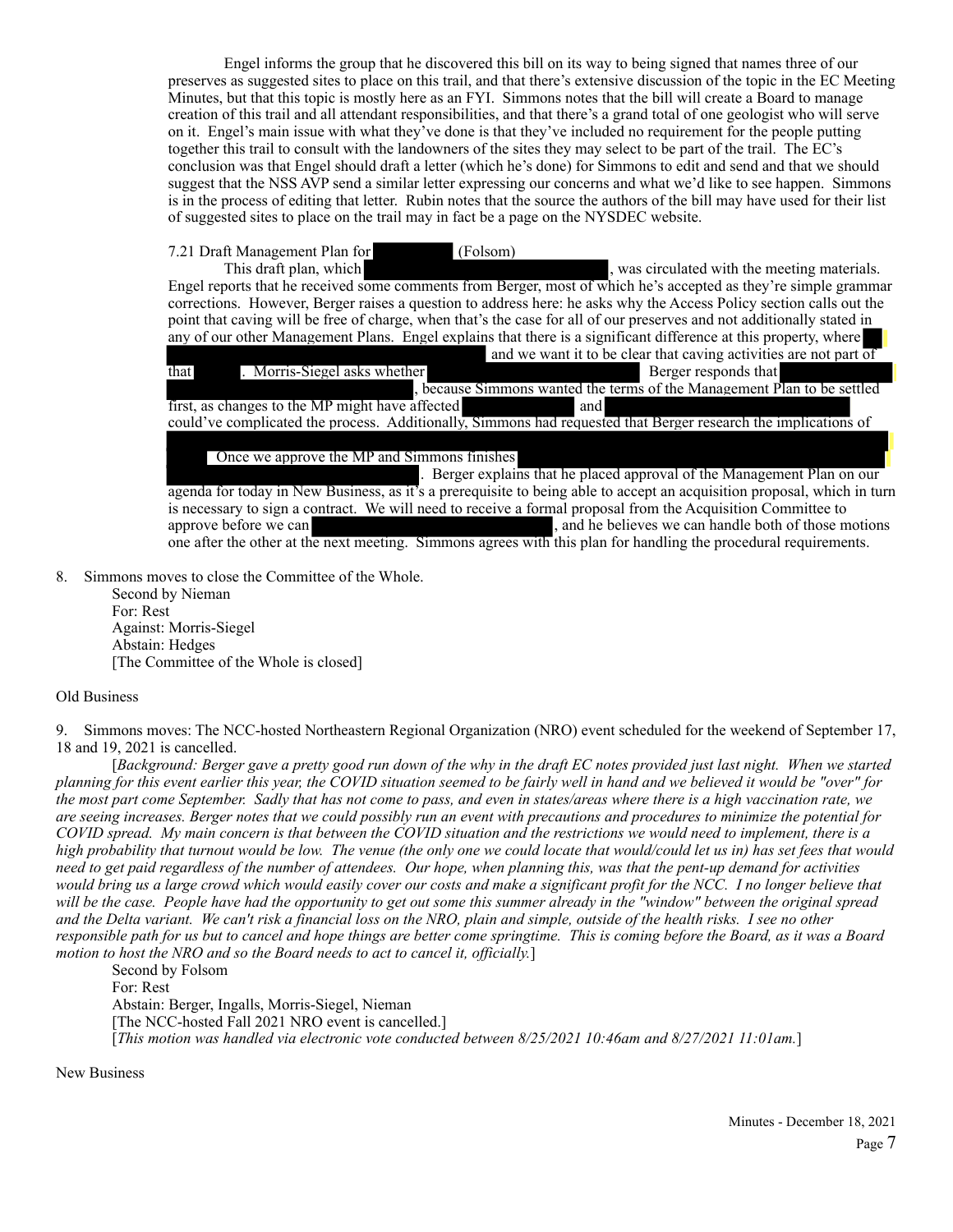10. Berger moves: The minutes of the June 6, 2021 Board Meeting are approved. [*The Secretary would like to thank Morris-Siegel, Folsom, and Dumont for sending in their reviews.*] Second by Engel For: Rest Abstain: Hatfield [The minutes of the June 6, 2021 Board Meeting are approved]

11. Simmons moves: Jacob Morris-Siegel is appointed to the position of Stewardship Coordinator. [*See item 5 in the updates at the head of the President's Report in Attachment A.*] Second by Berger For: Rest Abstain: Morris-Siegel [Jacob Morris-Siegel is appointed to the position of Stewardship Coordinator]

12. Engel moves: Act 21-99 (Management Plan Research Rules) is amended to alter the boilerplate language placed into the Research Rules section in NCC preserve Management Plans as follows:

All research carried out on the NCC preserve must meet the following criteria:

1) Researchers must initially contact both the NCC science coordinator and the preserve manager(s).

2) The goals and objectives of the research must be clearly defined.

3) Except for long-term monitoring studies, there must be a clear beginning and end to each project, with the exception of long-term monitoring studies.

4) The work must should not cause permanent damage to any caves, natural features, native biota, or historical resources nor interfere with natural hydrologic or chemical processes. Any damage must be mitigated.

5) The research plan must assure the maximum safety of all concerned.

6) The work must not interfere with the "experience" of other property visitors.

7) Unless specifically authorized by the NCC Board, researchers must operate within the confines of the established management plans for each property.

Red is to be deleted. Blue is new text.

[*Background: We did not update the rules when we changed the approval process for science projects. I change in rule 1) this. The change to item 3) came out of Bob's review of the management plan for . I prefer the new wording and it is a minor change. We have or will have a proposal for speleothem sampling. Currently under item 4) one could argue such sampling can't be approved. I don't think that was ever the intent. The minor wording change, I hope, clarifies this.*]

Second by Berger For: Rest Abstain: Hatfield [The management plan boilerplate language for research rules in Act 21-99 is amended as specified]

13. Folsom moves: The Draft Management Plan for , as discussed and amended by the Committee of the Whole, is approved.

 Second by Engel For: All [The Draft Management Plan for is approved]

14. Simmons moves: The NCC will join the New York Council of Nonprofits.

Second by Hatfield

For: All

[The NCC will join the New York Council of Nonprofits]

Informational point: Next EC meeting will tentatively be Sunday, November 7, 2021 at 10AM if in person or 9AM if via videoconference. This date may be adjusted due to NCKMS-related travel schedules.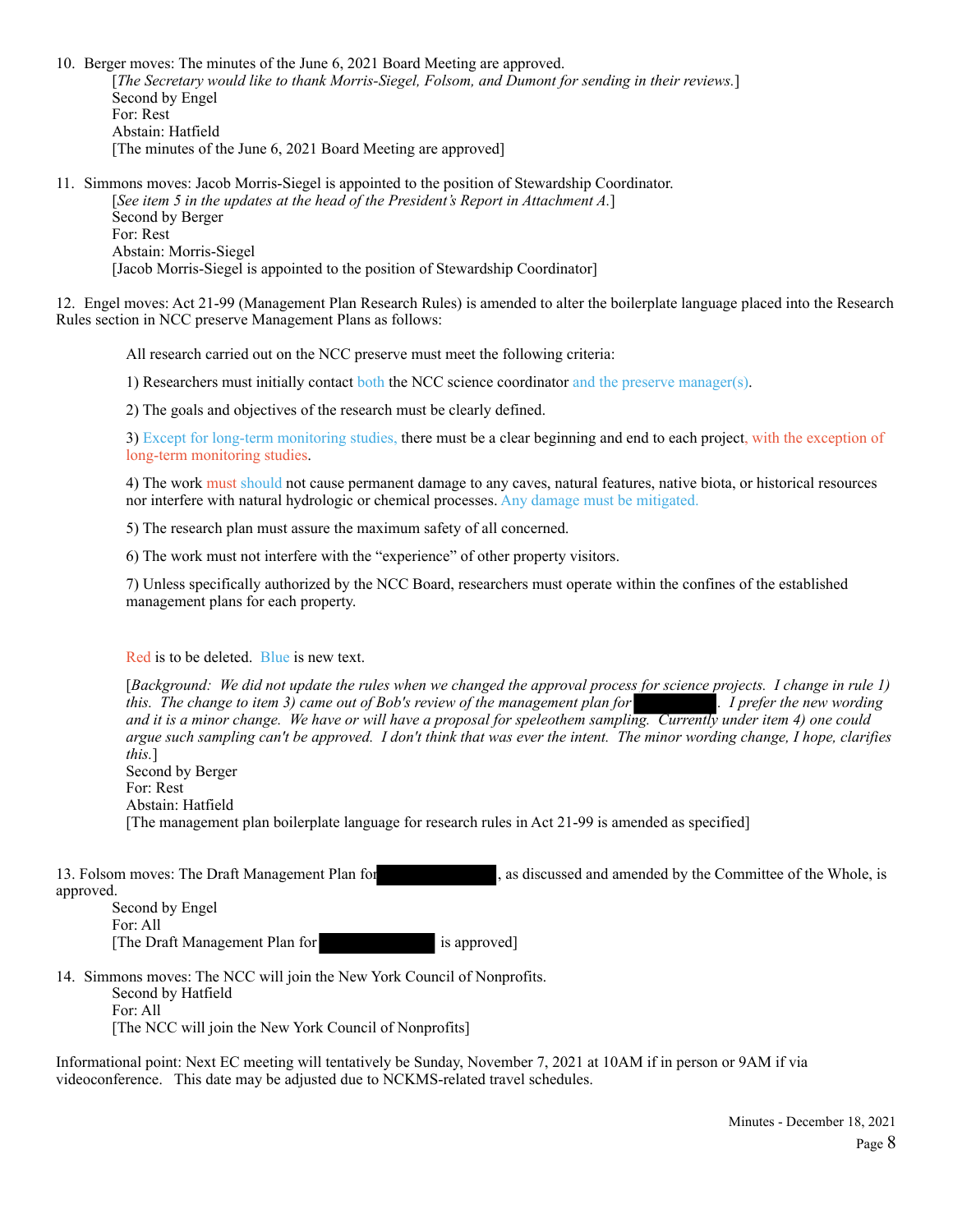Informational point: the Winter Board meeting will be Sunday, December 5, 2021 at 10 AM if in person at Speleobooks or 9AM if via videoconference.

Informational point: the late Winter EC meeting will be Sunday, February 6, 2022 at 10AM at a location to-be-determined, or at 9AM if via videoconference..

15. Simmons moves: The NCC Spring meeting will be Sunday, March 6, 2022 at 10AM at HRP Associates or at 9AM via videoconference.

 Second by Engel For: All [The NCC Spring meeting will be Sunday, March 6, 2022 at 10AM at HRP Associates or at 9AM via videoconference]

16. Dumont moves to adjourn. Second by Morris-Siegel For: Rest Against: Armen [The meeting is adjourned]

Meeting adjourned at 1:02pm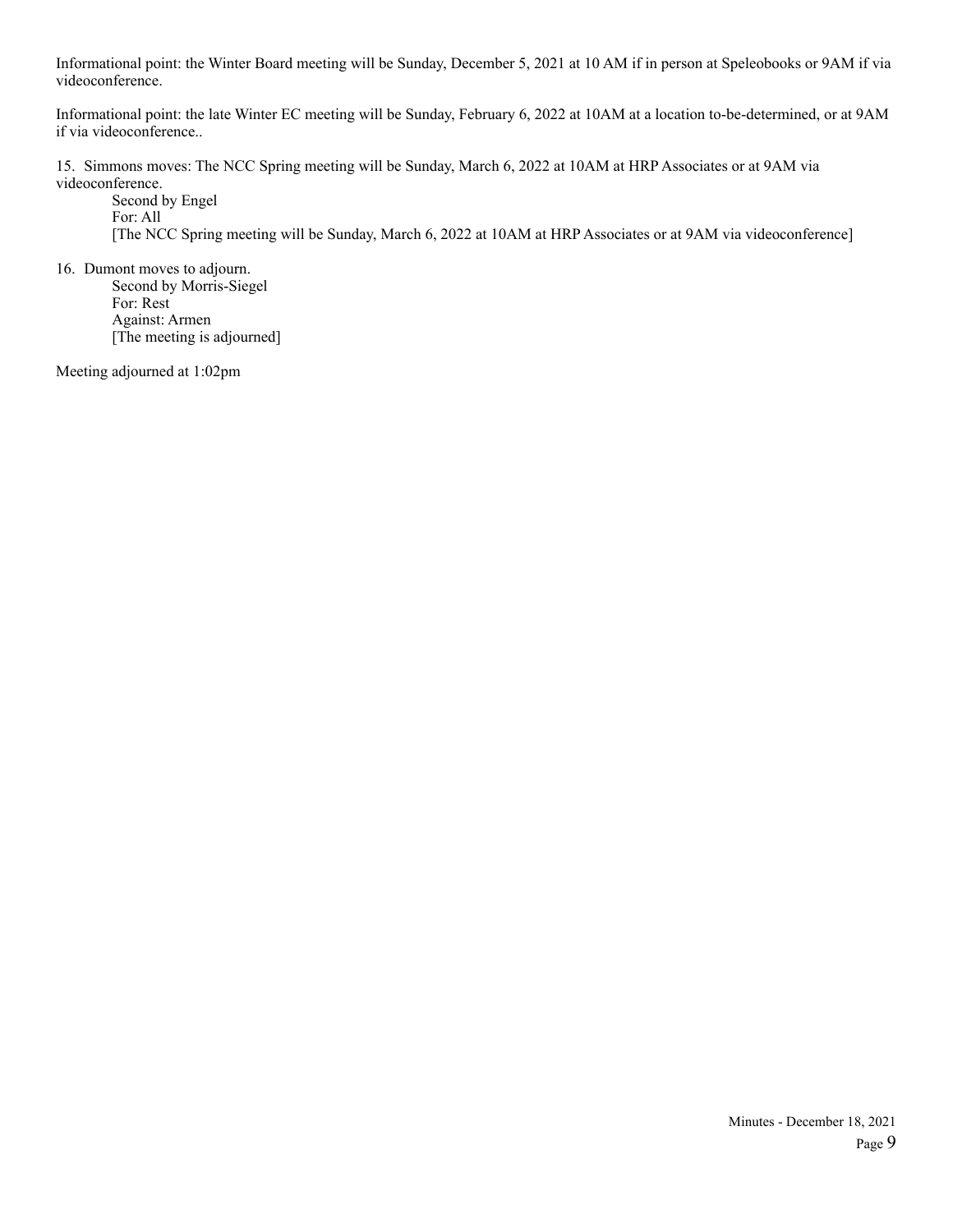## **Attachment A President's Report**

- 1. With the cancellation of the Barn Dance and NRO (plus OTR and other events), our fundraising is lagging to say the least. Need to determine if we want to try the NRO hosting again in the spring. We should at least look at the possibilities and the potential availabilities for less costly/constrained venues. The raffle is pivoting from the live events to a more virtual operation and should bring in some needed cash.
- 2. So far, the NCKMS is still a go for a live event in Texas. Thanks to Mitch, Riley, and Paul for repping the NCC at the event and submitting papers, all of which appear to have been accepted. Sounds like an awesome program in a fabulous location (San Marcos, TX), sorry I can't attend myself.
- 3. LTA recently announced the availability of a 2021 round for the NYSCPP grants for which we have been planning to resubmit for the Salamander donation. I am hoping to also submit for the donation costs, possibly doing a joint venture with KLT for the development of the Salamander Preserve/Quarry parcels, and possibly the next (postponed) phase of the Human Influences on Caves Grant (Part II, data analysis). I will be attending the CPP Orientation on-line meeting this coming Thursday 9/20/21 at 10:00 AM on Zoom.
- 4. Preliminary discussions with the Hibernation Committee have settled on keeping a couple of the bat acoustic detectors for our future use and selling the rest. We should consider deploying the temperature humidity loggers in a cave or caves before the end of the season, if possible. I am still in possession of Leslie's game cameras which could be deployed at certain preserves if anyone has candidates (they have fresh lithium batteries and blank cards installed). Also, speaking of gear, we have the inappropriate light loggers in stock still. At this point, we could use the skills of an electronics tinkerer that could potentially upgrade the units with more sensitive light detectors and have them available for use/loan for visitation monitoring.
- 5. The Stewardship Coordinator position was advertised, and Jacob has graciously put forth his name (see action item for this meeting). This position will require that he eventually step down from the Merlin's Manager position. Ramon has volunteered to move into a co-manager slot for the Preserve.
- 6. In anticipation of taking on the duties for the , once the is completed, Kevin has recruited a Manager Candidate for the Spider Cave Preserve, Adriane Hectus. This slot, as well as the Merlin's slot will be advertised (as required) and open for voting at the December meeting. We have received feedback from the owner of that is fine with the draft Management Plan.
- 7. There has been a little progress over the summer on several fronts under acquisitions as described under the Acquisitions report.
- 8. NCC was hosting the Fall NRO, which we ended up cancelling. There was an alternate event that same weekend hosted by the Marshall's Cave group and in that area. Some 50 or so cavers attended.
- 9. The Interim Access Agreement for Salamander Cave is signed, and we have gotten draft comments back from KLT on the Easement language. We are getting very close to completing this and getting it filed. I have signed the KLT Pledge Agreement which binds the NCC to our previously approved \$5,000 donation to KLT once the easement is done.
- 10. On September 18th Terry and I attended a gathering hosted by the Columbia Land Conservancy for property owners where they hold an easement. A lovely affair, and I did get some face time with Troy Weldy, their President, and we will restart the talks concerning soon. The owners unfortunately did not attend, but many of the attendees were quite interested in the fact that there is a conservancy dedicated to caves and karst in the northeast; who knows what may become of those contacts.
- 11. There are a few initiatives I would like us to get working on over the winter and have asked that they be placed into the Committee of the Whole for the start of discussions. In no certain order they are: Our web site, which sad to say needs a major structural overhaul, proofing and updating of the Board Manual, getting a bank of articles in for the newsletter, which is being underutilized, Spring 2022 NRO, and Officer's reviews (as part of Governance discussions).

# **Cave Preserve Management Plan Review Schedule**

| Year | March          | June        | September     | December        |
|------|----------------|-------------|---------------|-----------------|
| 2021 | Ella Armstrong | Knox        | <b>Traino</b> | Sellecks        |
| 2022 | <b>Bensons</b> | Merlins     |               | Onesquethaw     |
| 2023 | Spider         | Clarksville | Salamander    | <b>Bentleys</b> |
| 2024 | Ella Armstrong | Knox        | Traino        | Sellecks        |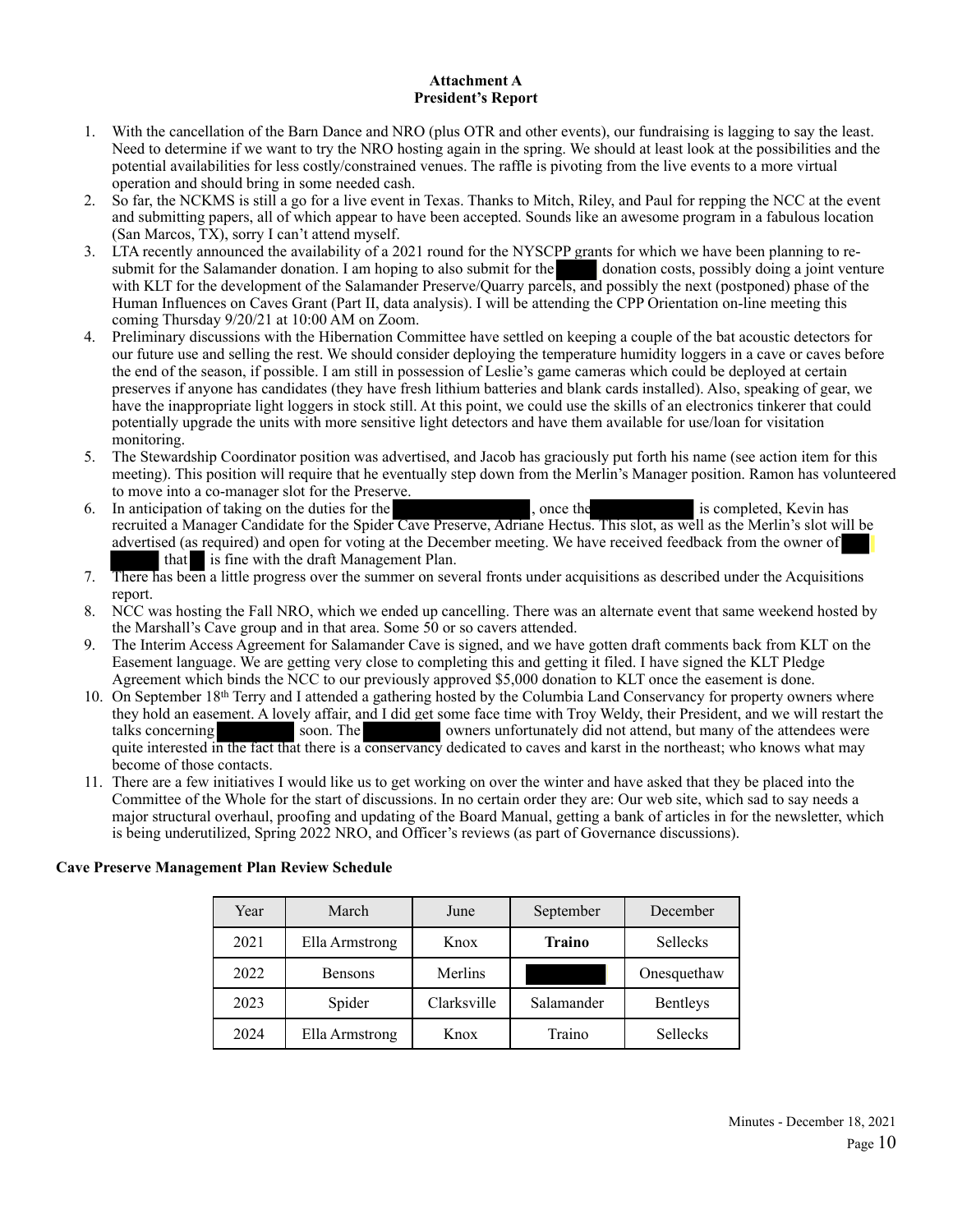Note: Hedges has indicated that there are no proposed changes to the Traino Management Plan at this time. I have sent around the current plan to the Board for reference.

# **CAVE PRESERVE REPORTS.**

# **1. Bensons (Luke Mazza)**

**Progress:** Visited the property on August 29 to mow and see how the property was faring. It turned out that someone had already mowed (thanks mystery person!), but I still gave it a few passes to knock back the overgrowth on the edges of the right-of-way. The rest of the property was in good shape. 8 permits have been issued for caving this year but the number of trips that went was more like 5.

**Issues:** None to report.

**Plans:** Working with Erik Nieman to see if I can procure some better Bensons photos before getting new posters printed for the kiosk.

# **2. Bentleys (Devon Hedges, Jonah Spivak)**

**Problems:** A few persistently wet areas along trail could use some steppingstones. Visits since last report found no significant changes.

**Progress:** Kiosk & signage materials are being developed.

**Plans:** Improve trails (corduroy, stones), work with Jonah Spivak on driveway (broad based dip, water bar, additional stone), kiosk & signage.

# **3. Clarksville (Thom Engel, Chuck Porter & Mike Chu)**

**Progress:** Survey is completed but we are awaiting approval of the survey showing the lot line adjustment. Member's Day was held by the Ward entrance. There were 20 e-mail contacts about visiting the preserve.

**Issues:** The middle wall in the changing area needs repair or replacement. Will be scheduled for the spring before the cave opens. Our neighbor has continued to put up posted signs on our property and further mark it with piles of sticks.

**Plans:** Chuck, Mike, and I plan to mark our eastern boundary with boundary markers once we get a copy of the new survey from CT Male. (From last report but still awaiting town approval of the plans.)

# **4. Ella Armstrong (Erik Nieman)**

**Progress:** Trail maintenance/trees cleared. **Issues:** Weeds in parking area. **Plans:** Ongoing project to clear the weeds overtaking the parking area.

# **5. Knox (Mitch Berger)**

**Progress:** Inspected the property and did trail maintenance on June 11 and August 29. Facilitated the research permit process for the NYS DEC and Bat Conservation International to install an acoustic monitor prior to the hibernation season. Nieman visited with some trail experts from the Thacher Climbing Coalition to assess the sinkhole trail restoration possibilities (but see Issues, below). Have made contact with C. Gentry and another caver with significant experience building trails for consultation on the project; both have expressed enthusiasm for helping, and one has already made a site visit. **Fifty (50, not a typo) permits were issued for the season** (and there may yet be a couple more) by me (including one to place the acoustic detector), five of which were cancelled. In addition, two Special Use permits were issued, one of which was for the NCRC Level 1 weeklong, and was used by the class. **Issues:** Attempts to initiate the scientific research permit process did not work the way they're supposed to, and significant effort was required to keep the NCC appearing responsive (see Science Committee in the Vice President's report in Attachment B). The TCC group Nieman brought out to assess the sinkhole concluded that our desired trail restoration goals exceed their current capabilities. A group visiting the cave on September 11 did not display their permit, and caused some serious concern that there might be a trespassing group in need of help when P. Haberland found two cars at the Preserve after 9:30pm. A week later, another visit from the same group forgot a large bag of gear at the bottom of the sinkhole found by multiple groups visiting the following day, and resulting in several people coordinating efforts to get the gear back to its owners. The cave became so popular during the last few weeks of the season that a large amount of time was spent writing back and forth between groups to try to accommodate everyone who wanted to visit without having multiple groups encounter each other at the preserve, per our pandemic permit policy. One trip was denied because they asked way too late on a Friday to arrange for coordination with trips from a weekend event. Another permit was requested and has not yet been issued for a party of 3 including a 10 and 13 year old, as we're discussing safety concerns associated with the ladder, belaying equipment/skills, and ability to send someone for help should there be an injury (see prior concerns raised by Engel about the "Rule of Three"). The Great Divide rope is [presumably] still there. Engel and Berger still need to investigate what may be poison parsnip plants. The path down the sinkhole is degrading and in need of restoration work (in the process of consultation for planning).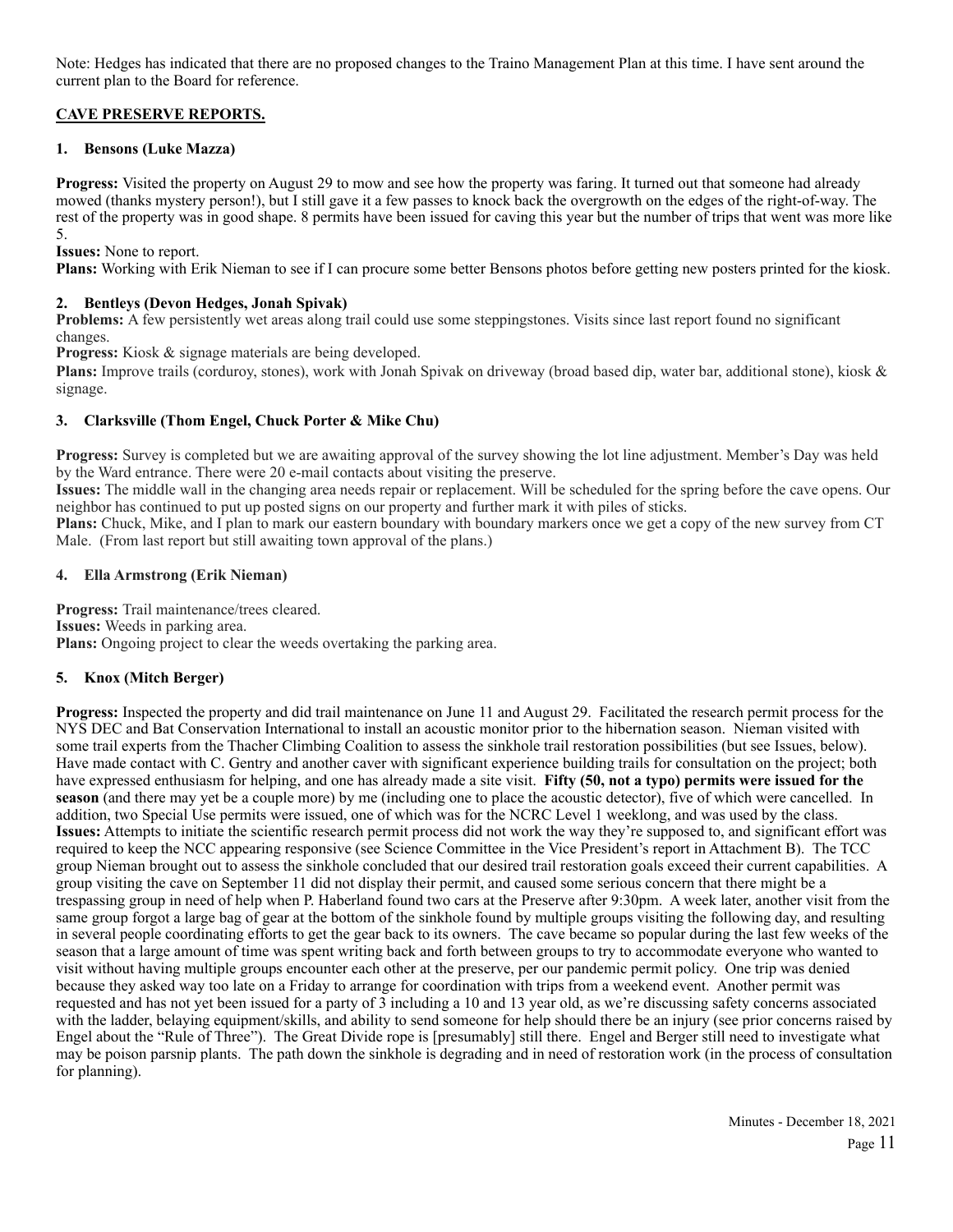**Plans:** Periodic property inspections. Visit the sinkhole with trail experts for consultation; attempt to budget for project in time for FY22 budget proposal. Addition of trail markers and reposting of property. Boundary marking. Removal of the Great Divide rope. Investigation of troublesome plant species. Further attempts at removal of ancient graffiti.

# **6. Merlins (Morgan Ingalls & Jacob Morris-Siegel)**

**Progress:** Ramon Armen and John Dunham led a Merlins Cave Steward Training trip. 6 people were on their trip. One other trip went into Merlins this Summer and 2-3 more including a video trip by Mike Sandone are planned before the cave closes.

**Issues:** A microburst hit the preserve this summer and several large trees fell across the trail. There are several dead ash trees near the parking area. These trees are not on land owned by the NCC so we probably can't do anything unless they fall into the parking area. Dome 12 Cave sumped this summer, and the sinkhole filled with water to several feet above the culvert. There is now a lot of soil and rock on top of the culvert lid.

**Plans:** Visit the preserve with a chainsaw to clear the trees across the trail. Dig out the top of the Dome 12 culvert. Cut back brush on the sides of the parking area. We hope to get these plans done later this fall.

# **7. Onesquethaw (Thom Engel, Christa Hay, Ellen Schwartz)**

**Progress:** As of this writing we've issued 17 permits so far this year, up from 12 last year. **Issues:** None at this time. **Plans:** None at this time.

## **8. Sellecks (Erik Nieman, Tony Vasile)**

**Progress:** Temporary sign with updated contact info placed at kiosk, along with a QR code that leads directly to the Sellecks Preserve page on the NCC website, following the Onesquethaw Preserve example.

**Issues:** Kiosk is irreparably broken. Kiosk needs new poster with updated information.

**Plans:** Replace kiosk with one stored at Mike Chu's house if available. Update contact info for preserve. New informational poster?

# **9. Salamander (Cara Gentry, Erik Richards)**

**No report**. (Simmons: Negotiations continue with respect to the easement and are coming near completion.)

## **10. Spider (Kevin Dumont)**

Progress: The preserve was visited several times over the summer to better assess the planned series of trails. Issues: None to report.

Plans: Trash collection and creation of a trail along both the base and the top of the escarpment is tentatively planned for either fall 2021 or spring 2022.

## **11. Traino Preserve (Devon Hedges)**

**Progress:** Kiosk construction and installation are in progress. Website content for preserve is posted.

**Problems:** NCC benefit auction items remain safely stored. Making group plans for making parking area and completing kiosk roof hasn't happened yet.

**Plans:** Order and install landscaping fabric and crusher run stone for parking area; Complete kiosk construction; Plan and construct changing area; Potential connection between Slingerland's Hellhole and George's Surprise will be further explored via acoustic probing; survey completion in Slingerland's and approved digging.

## **OTHER COMMITTEES (PRESIDENT):**

## **Acquisitions (Chuck Porter, Bob Simmons)**

Vermont Land Trust, Ramon is pushing ahead on the MOU between organizations and has a couple of possible leads for acquisitions and/or management opportunities including

> Minutes - December 18, 2021 Page 12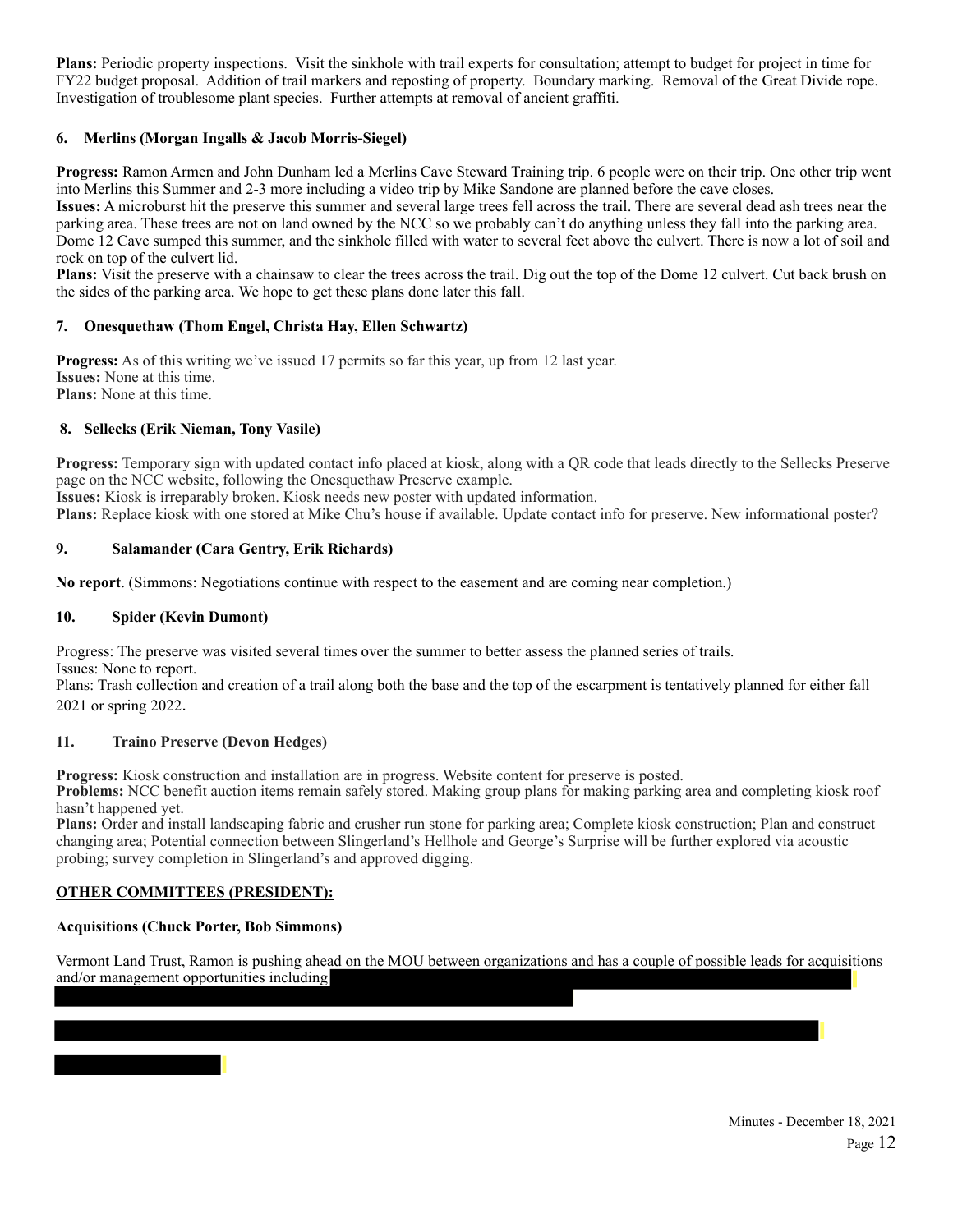## **Nominating (Norm Berg)**

Norm's report has been emailed to the Board already. The President's and the Secretary's terms are up in December.

## **Risk Management (Mitch Berger)**

**Progress:** Confirmed with the Office Committee that the bill for our General Liability, Directors & Officers, and Volunteer Accident insurance policies was correct so that it could be paid. Filed requests for and obtained the necessary insurance certificates for us to be able to host NRO at the Harley Rendezvous site (and then, of course, the event was cancelled). Researched with our agent the implications of certain terms in drafts of the mutual easement document with the Kingston Land Trust and the

, as requested by Simmons, and reported to the EC. Also submitted substantial other comments on the draft

Minutes - December 18, 2021 Page 13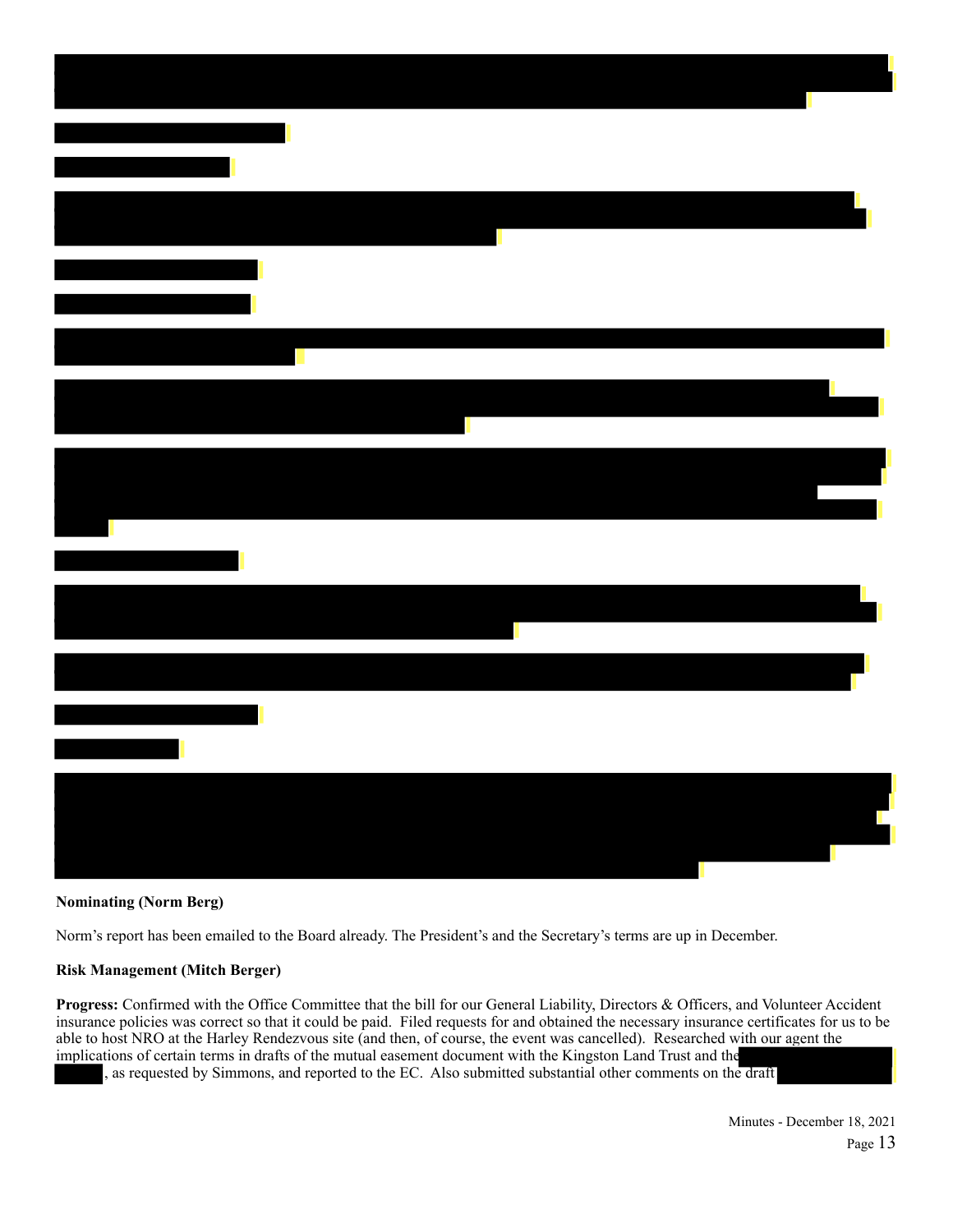Obtained a quote for an Umbrella policy pursuant to one of those discussions, mostly for research purposes; the EC and Risk Management Committee don't feel it should be pursued at this time.

**Issues:** Despite multiple pleas from me, both in writing and at the previous meeting, and insistence from the President that everyone meet the simple obligation, several Board members have not submitted the mandatory annual Conflict of Interest Disclosure Form required for the NCC to be in compliance with the New York State Nonprofit Revitalization Act of 2013; this is absolutely unacceptable.

**Plans:** Add insurance coverage (G/L and Terrafirma) for: when we close, the KLT property adjacent to Salamander when we execute the mutual easement agreement, and if/when . Conduct research on our liability policy related to a question raised about the Knox sinkhole trail restoration project. Discuss with the EC what actions need to be taken to remedy our compliance issue with the NY Nonprofit Revitalization Act. Participate in annual risk management training required for eligibility for Terrafirma discounts. Prepare our Terrafirma renewal application for next year. Assemble the rest of the committee membership. Pick up other issues that were in-progress with the former ad-hoc committee.

## **Tory's Cave ad hoc committee (Bob Simmons)**

I have exchanged emails with the Northwest Connecticut Land Conservancy to discuss an update to the Cave Management Plan this winter and negotiate limited summer visitation going forward.

## **Bat Hibernation Ad hoc committee (Mitch Berger, Emily Davis, Mike Warner, Morgan Ingalls)**

We had a live lead for renting our equipment to a consulting firm in Canada this spring that did not ultimately materialize. At this point it seems logical to divest ourselves of most of the bat acoustic monitors, while they still have value and while we can still get a potential decent return. Morgan and I will discuss the possibility of applying for a follow up grant for the second part of the previous study. We will present a proposal (and any supporting motions) for consideration at the December meeting which falls a little over a week before the submittal deadline for the NYSCPP grants.

## **Governance ad hoc (Devon Hedges)**

**Progress:** None **Problems:** Attrition? Prioritization? Excuses? **Plans:** Revisit committee goals, outline areas of interest and share with Board

## **Attachment B Vice President's Report**

**Bylaws Committee** (Joe Levinson) Nothing to report.

**Education** (Thom Engel) Nothing to report.

# **Science Committee** (Larry Davis)

No report received

 [Thom Engel] Background material for the proposal for speleothem dating was received and distributed. Comments were forwarded to the investigators by Larry Davis.

 Because of the manner in which the science approval process works we should get a proposal for each preserve where work is proposed. From my perspective as a preserve manager I would like such proposals to address the following:

- 1. What previous work similar to the proposal has been done in the cave?
- 2. If previous work has been done, can those samples be used for this work?
- 3. Why was this particular cave selected as a sampling site?
- 
- 4. Where specifically in the cave will the sampling be done?<br>5. What sampling method will be used at each site in the cav What sampling method will be used at each site in the cave?
- 6. How will the sample location be remediated?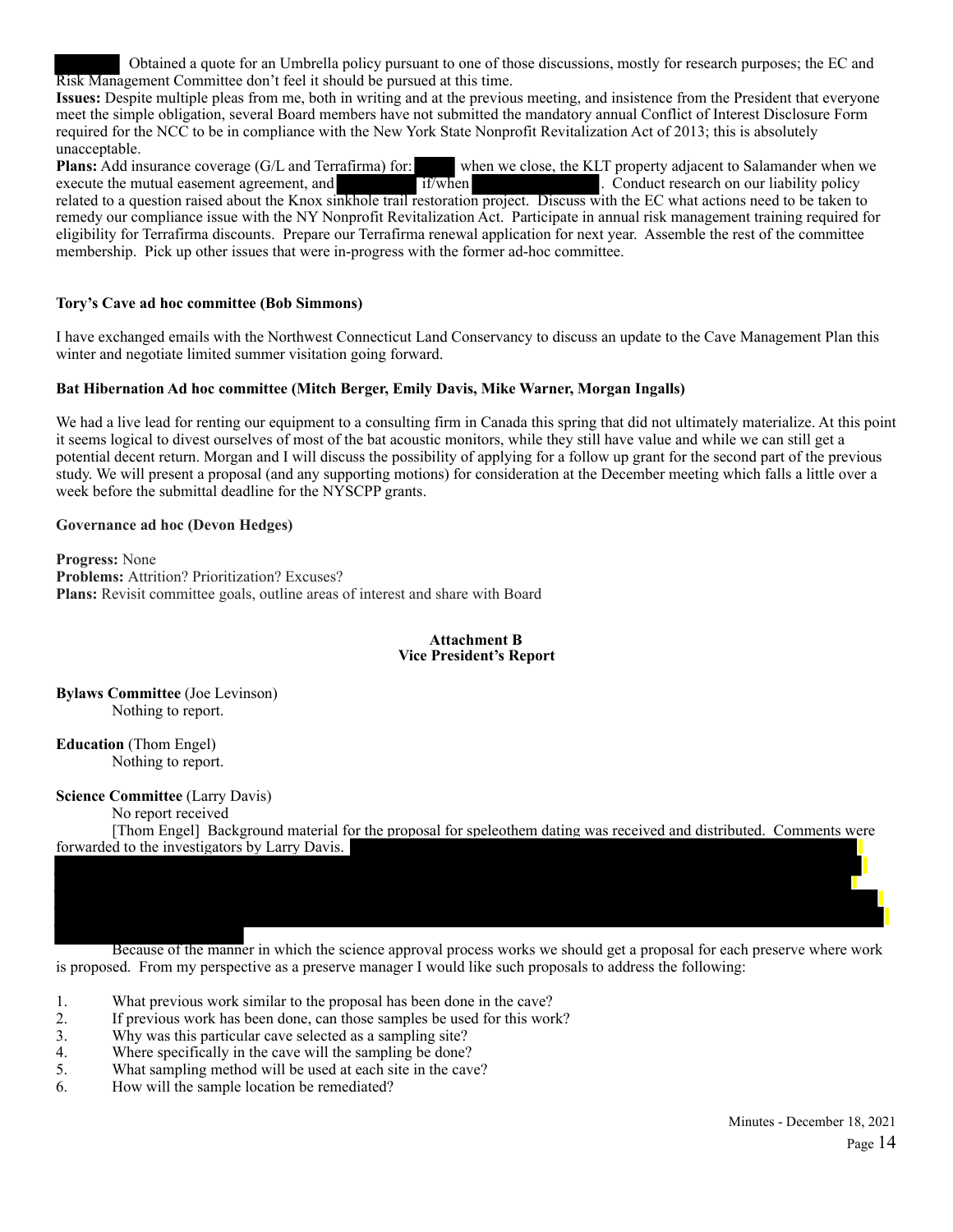I shared this with one of the investigators when Paul Rubin showed him around Clarksville. He thought they were reasonable points to have to address.

### **Special Use** (Thom Engel)

 Another down year for numbers but not as bad as last year. We've had over 87 reservations for the year to date. Of these 33 were issued, 35 were cancelled before issuance, and 7 were cancelled after issuance. Eight (8) were denied all requested by the same summer camp. This was related to their inability to submit a Notification of Risk despite two additional requests for submission.

 This year we had a few groups that failed to print out the permit for display. I have added a cover sheet for Clarksville and added text to the transmittal e-mail.

## **Surprise Cave Committee** (Al DeMaria)

Nothing to report

## **Thacher Park** (Thom Engel)

 There were two mapping sessions in Hailes and John Dunham produced a beautiful draft map of the cave so far. OPRHP were very pleased with the map.

I plan to have discussions with the park manager regarding having recreational caving in Hailes.

## **Cave Protection** (Thom Engel)

 No action. Attempts to set up a meeting this summer were not successful. If anyone knows a NYS legislator who might be receptive to this, please let me know. (Admittedly, there were other issues facing the legislature.)

Assembly Bill A4328A (S7071) regarding unique geological features and a geo-trail passed both houses of the NYS

legislature but has yet to be signed or vetoed by the governor. Text of the bill can be seen at: [https://legislation.nysenate.gov/](https://legislation.nysenate.gov/pdf/bills/2021/A4328A) [pdf/bills/2021/A4328A](https://legislation.nysenate.gov/pdf/bills/2021/A4328A).



Northeastern Cave Conservancy Inc Profit & Loss Budget vs. Actual January 1 through September 15, 2021

Jan 1 - Sep 15, 21 Budget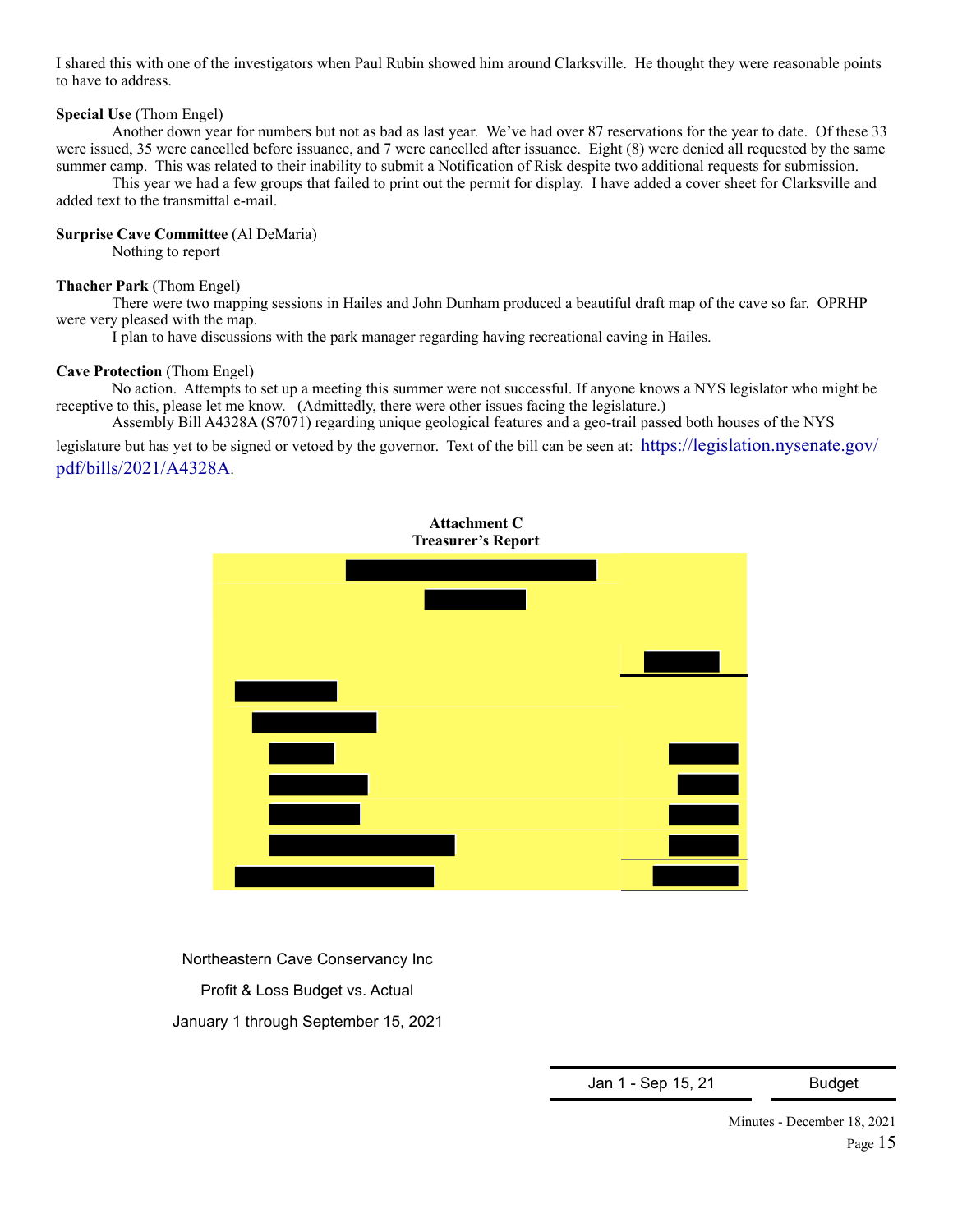| Ordinary Income/Expense    |           |                                       |
|----------------------------|-----------|---------------------------------------|
| Income                     |           |                                       |
| Donations                  |           |                                       |
| <b>Auction Donations</b>   | 0.00      | 2,000.00                              |
| Donations - Other          | 10,286.46 | 10,553.00                             |
| <b>Total Donations</b>     | 10,286.46 | 12,553.00                             |
| Grants                     | 3,161.00  | 0.00                                  |
| <b>Interest Earned</b>     | 3.34      | 25.00                                 |
| Membership Income          | 2,050.00  | 2,700.00                              |
| <b>Total Income</b>        | 15,500.80 | 15,278.00                             |
| Expense                    |           |                                       |
| Acquisitions               | 9,020.50  | 2,000.00                              |
| <b>Bank Charges</b>        | 44.65     | 75.00                                 |
| Donations-outgoing         | 0.00      | 200.00                                |
| Dues                       | 300.00    | 350.00                                |
| Education                  | 0.00      | 50.00                                 |
| Executive                  |           |                                       |
| President                  | 0.00      | 100.00                                |
| Secretary                  | 0.00      | 50.00                                 |
| Treasurer                  | 0.00      | 50.00                                 |
| <b>VP</b>                  | 0.00      | 50.00                                 |
| <b>Total Executive</b>     | 0.00      | 250.00                                |
| <b>Grant Expense</b>       | 3,000.00  | 0.00                                  |
| Insurance                  | 2,506.06  | 2,548.00                              |
| <b>Legal Fees</b>          | 1,472.20  | 1,000.00                              |
| Licenses & Permits         | 50.00     | 125.00                                |
| <b>Meeting Expense</b>     | 0.00      | 100.00                                |
| Meetings & Conferences     | 0.00      | 300.00                                |
| <b>Membership Expenses</b> | 0.00      | 125.00                                |
| Miscellaneous              | 0.00      | 100.00                                |
| <b>NRO Expenses</b>        | 500.00    | 0.00                                  |
| Office Expense             | 76.00     | 100.00<br>Minutes - December 18, 2021 |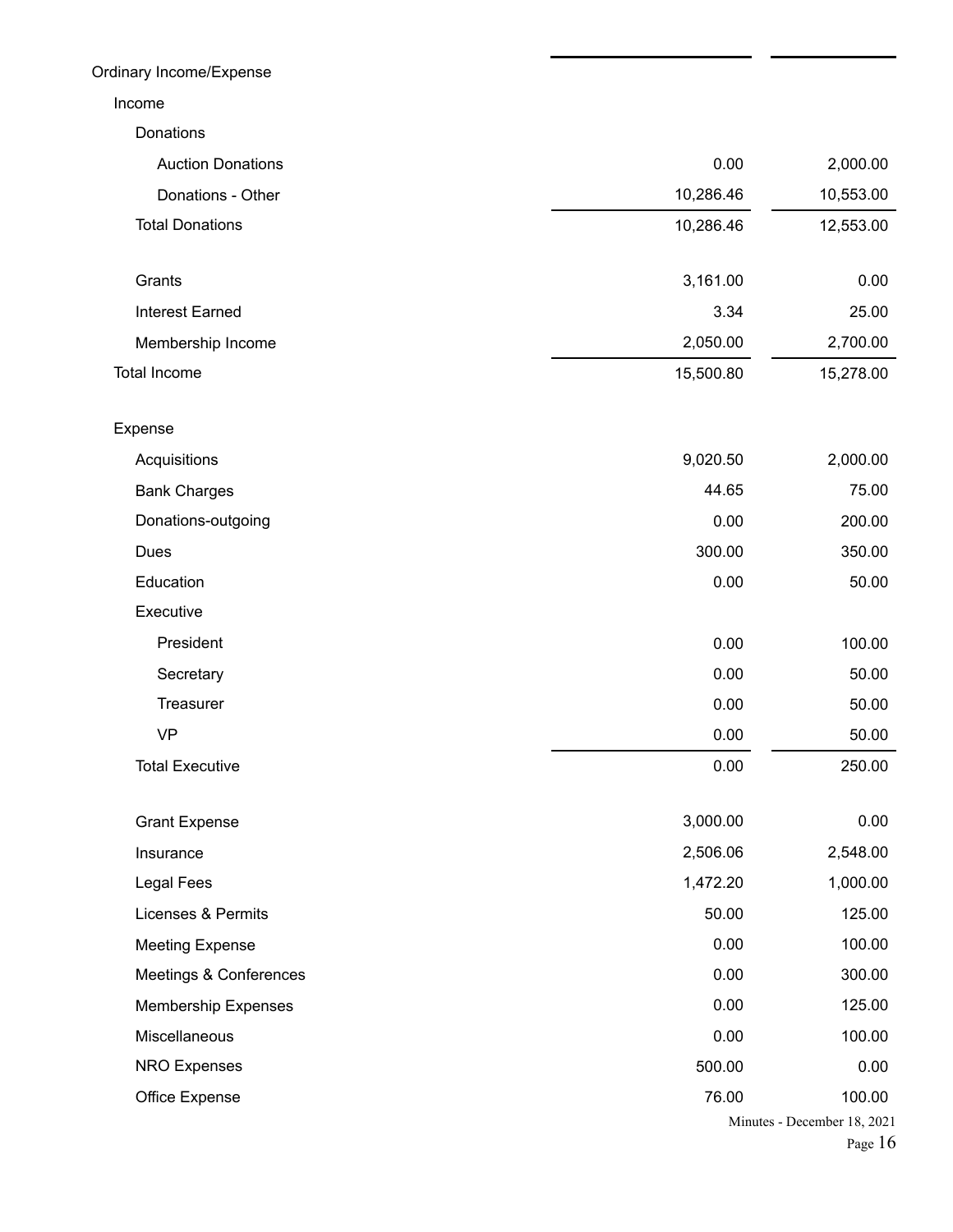| Postage                            | 7.79        | 100.00    |
|------------------------------------|-------------|-----------|
| Preserves-Maintenance              |             |           |
| Bensons                            | 0.00        | 200.00    |
| <b>Bentleys</b>                    | 0.00        | 200.00    |
| Clarksville                        | 0.00        | 100.00    |
| Ella Armstrong                     | 0.00        | 100.00    |
| Knox                               | 960.00      | 2,060.00  |
| Merlins                            | 0.00        | 100.00    |
| Onesquethaw                        | 0.00        | 50.00     |
| Salamander                         | 0.00        | 600.00    |
| Sellecks                           | 0.00        | 100.00    |
| Spider                             | 0.00        | 100.00    |
| Traino                             | 785.00      | 1,585.00  |
| <b>Total Preserves-Maintenance</b> | 1,745.00    | 5,195.00  |
| Promotion                          | 781.12      | 1,500.00  |
| Publishing                         |             |           |
| Mailings                           | 0.00        | 50.00     |
| Website                            | 0.00        | 60.00     |
| <b>Total Publishing</b>            | 0.00        | 110.00    |
| Science                            | 0.00        | 500.00    |
| Sponsorships                       | 500.00      | 250.00    |
| Taxes on Properties                | 524.65      | 300.00    |
| <b>Total Expense</b>               | 20,527.97   | 15,278.00 |
| Net Ordinary Income                | $-5,027.17$ | 0.00      |
| Other Income/Expense               |             |           |
| Other Income                       |             |           |
| Net Gain or Loss from NSF Fund     | 3,995.29    | 0.00      |
| <b>Total Other Income</b>          | 3,995.29    | 0.00      |
| Net Other Income                   | 3,995.29    | 0.00      |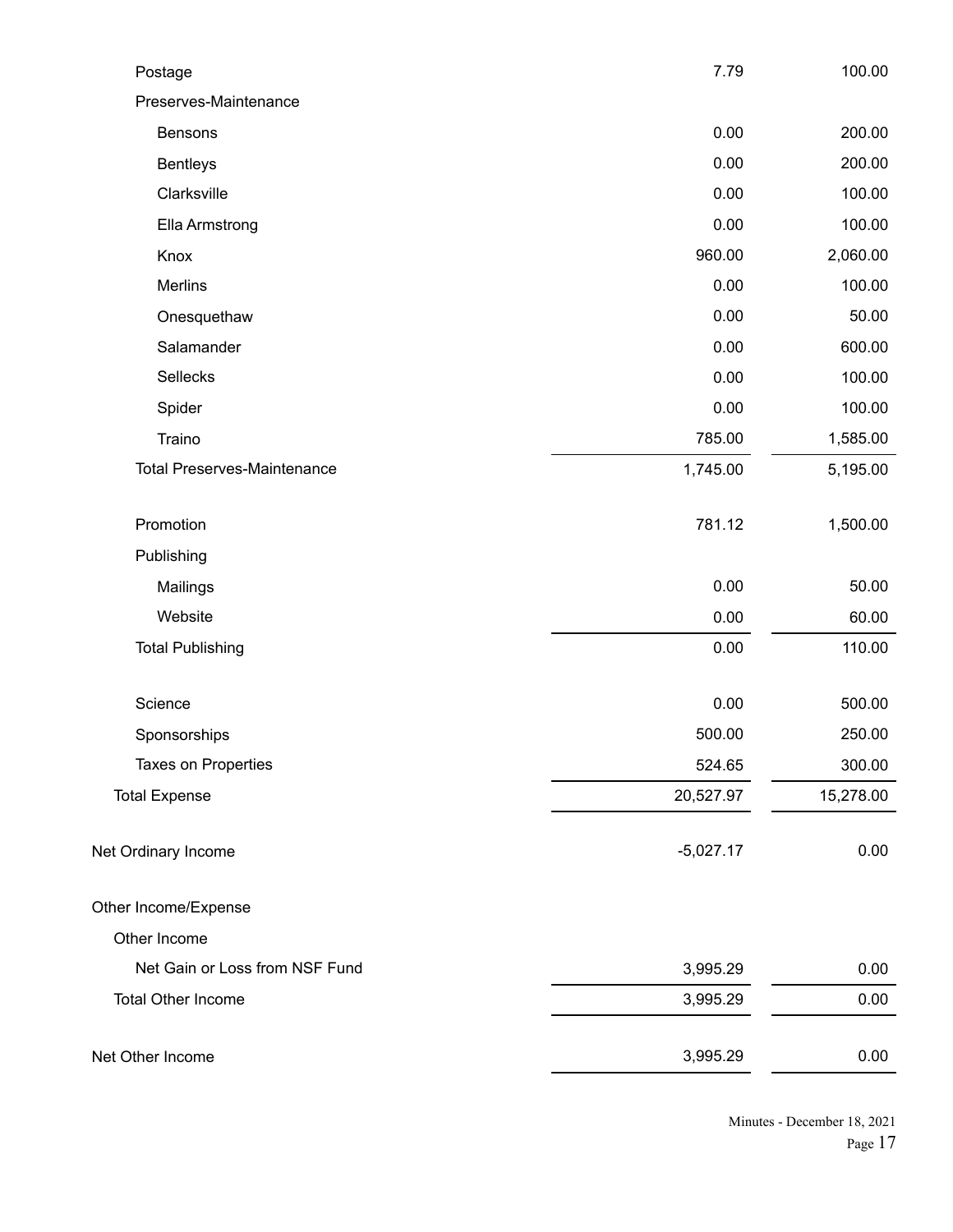# **Barn Dance Subcommittee - Emily Davis & Mike Warner:**

**Progress:** Had some great gifts for the dance. Most are so local that they cannot be added to the big raffle.

**Plans:** Plan for 2022. continue contacting donors to see if they want their gifts returned or held for next year

**Problems:** Covid

# **Membership Committee – Riley Drake:**

**Membership Renewals and New Members:** The numbers seem to be coming back up! We had a lot of renewals on or around the NCC members day, but still have many members choosing not to renew their memberships. We had a successful Members' Day, many thanks to all that were involved in planning or volunteering. Special thanks to Emily for cooking both at and lots before the event. The database is current as of today, September 19th.

# **Current Membership Numbers (Change since April 27th, 2021)**

Life: 63 (+1) Family Life: 9 (no change) Benefactor: 14 (no change) Regular Membership: 77 (net +4, +17 new members, -13 non-renewals) Institutional: 6 (no change) Total: 169 (+5) *The above numbers are accurate to the best of my current understanding according to the membership database on September 19th, 2021.* 

## **Future directions/plans:**

(1) I am currently working on launching the "Give and Gear Up" Raffle that was planned to start at the beginning of the month. Will be launched on or before September 23rd.

(2) PayPal continues to be a tricky way to receive payment, because (in the current configuration) we have to guess what the donated money is intended for based on the amount. This ongoing issue creates a lot for work for Bill and also makes the NCC look very unprofessional and deeply disorganized when our first communication with a new or renewing members is "so why did you pay us again?" I would like help fixing this.

 (3) I have started to clean up the NCC database but have yet to take very drastic measures. I will save a copy of the database as it exists now. Additionally, I am considering migrating the membership database to a more manageable format and welcome any input.

(4) Continue to tell your caving friends that they can join the NCC! I continue to run into several longtime northeast cavers in the past few months that were not aware they could join the NCC.

# **Office Committee Report - Emily Davis & Mike Warner:**

**Progress:** Status Quo

**Plans:** none specifically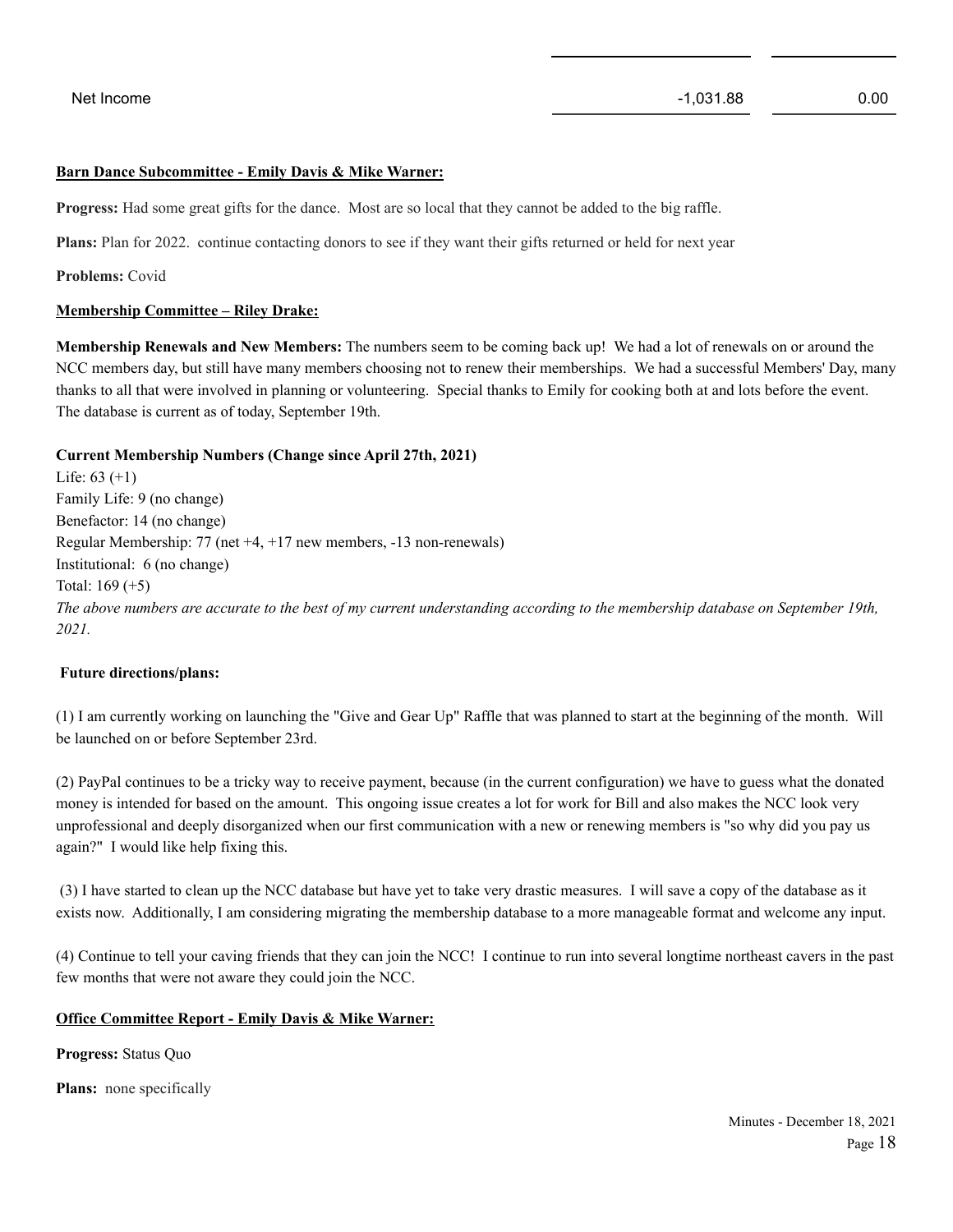## **Problems:** None

## **Publications – Christa Hay:**

**Problems:** I'm confused on the response to my last report. Is the answer No, it has not been decided on yet or No we will not be doing preserve articles or dropping the amount of newsletters per year? [*Note from Treasurer: I replied that the Board had not made ANY decisions regarding the above.*]

**Progress:** No newsletter due to lack of articles.

**Plans:** Will reach out to board directly for articles or ideas on who can write up something of interest.

## **Technology Committee Report – Mike Chu:**

Ramon Armen reports:

**Progress:** Made regular small updates and additions to the website. No major new projects undertaken.

**Plans:** Still plan to renovate the PayPal forms, and go through preserve pages to bring them up to date and make them more informative and engaging.

**Problems:** None at this time

# **Volunteer Value Committee – Vince Kappler:**

**Progress:** Year to date totals: 457.5 hours of volunteer work on NCC projects for a total value of \$13,241. Members also reported traveling a total of 933 miles to work on projects.

VV reporting of hours, miles driven, and total value more than doubled this quarter when compared to the first six months of the year. Many thanks to Emily, Mike, and Riley for their work on the Members Appreciation event. And also, Jacob, Luke, and Alvin for their preserve reports as well as committee reports from Office, Barn Dance, Treasurer, and Science.

One member reported a glitch with the on-line VV reporting form and I forwarded the issue to IT.

**Plans:** I will send periodic VV reminders to the membership and monitor data collection.

**Problems:** None at this time.

# **Attachment D Secretary's Report**

### **EC Meeting Minutes August 22, 2021, 10:00am Online via Videoconference**

Called to order: 10:37am Present: M. Berger, T. Engel, B. Simmons, B. Folsom, D. Hedges

### **1) Hailes Cave**

Engel tells us that he plans to have discussions with park manager B. Hein after Labor Day about getting the cave open for more recreational caving. Specifically, Engel wants to know how much we can offer NCC help. Berger recalls that part of the original plan for our partnership with Thacher Park called for developing a management plan for Hailes and working towards the Park approving it, and that given our knowledge of the cave, any such proposal we'd make would include recreational caving access. Engel confirms that our production of a management plan was part of what we'd expected to do, but that it never went through, and so we've only been able to access Hailes when operating under the science permit to inventory and map park caves. Part of the challenge is that the Park is now on its fourth manager since we began working with them. Engel does note, though, that the Park has been pleased with our mapping efforts in Hailes. Berger inquired whether he knew if that sentiment is held by the new manager, and Engel confirms that it is, also noting that he forwarded some of J. Dunham's drafts to Hein and the staff member who issues science permits, and both responded very positively. He also notes that when he applied for renewal of our permit this year, the response was almost instantaneous; there've sometimes in the past been lengthy waiting periods.

> Minutes - December 18, 2021 Page 19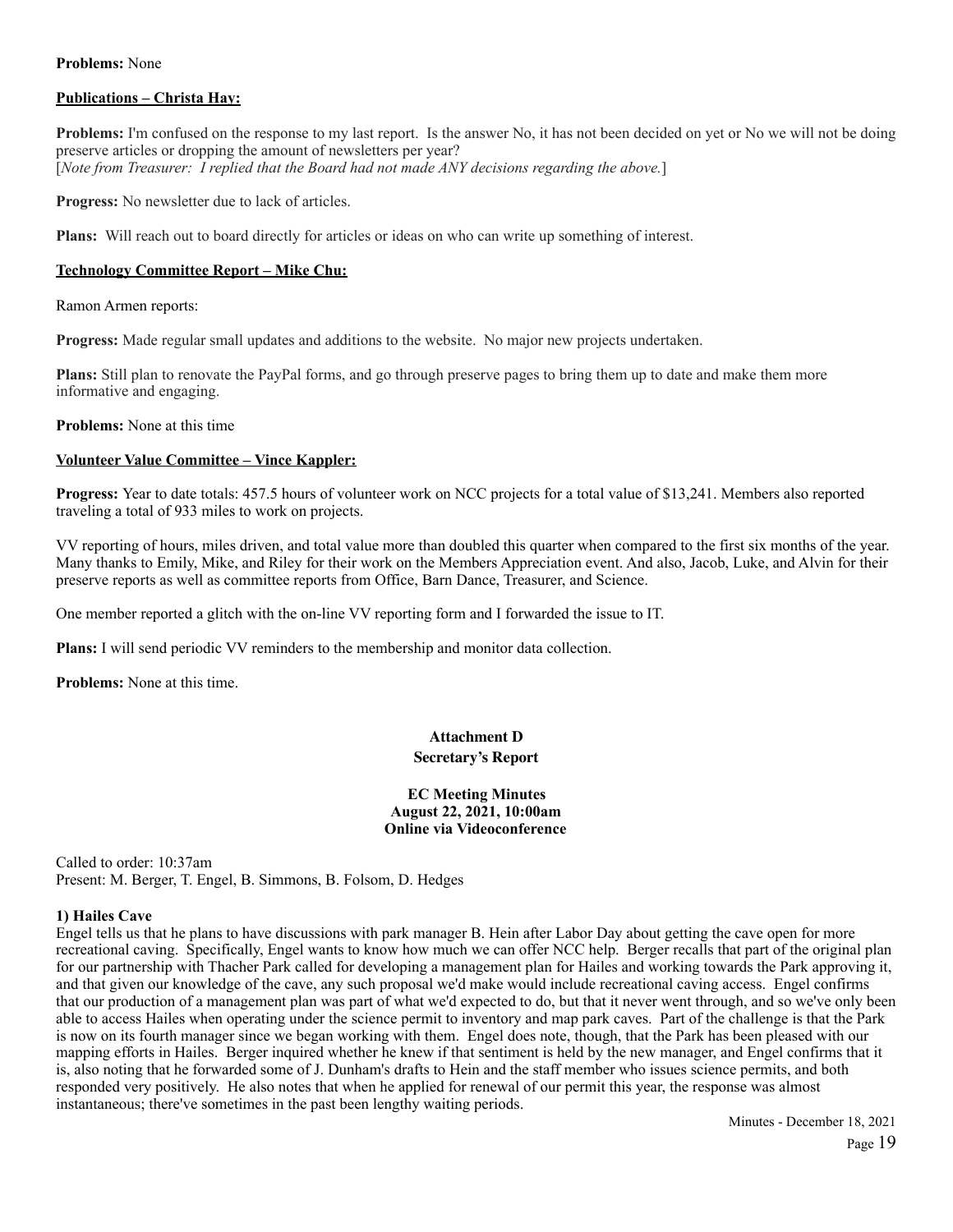## **2) NYS unique geological features and NYS geological travel map (S7071/A4328A)**

This bill came to the EC's attention a few weeks ago after Engel noticed it, which in turn was after it had already passed the New York State Assembly and Senate, but it has not yet been signed into law. It proposes designation of unique geological sites and features in the state, and creation of a state geological trail to be publicized, and further tasks a new state geological planning and management board with designating the sites on the trail and developing management plans for them. The bill suggests 66 sites to be on the list. They include Clarksville, Knox, and Onesquethaw caves! We were rather aghast at discovering a bill on its way to being signed that implies that the state is going to publicize our properties, invite people to them, and develop management plans for them. (The suggested sites also include the NSS's McFail's Cave, as well as Howe's Cave, the Howe's Cave Quarry, Joralemon Park, and Thacher Park.)

Simmons's read is that opposing its passage into law won't be fruitful because it's already passed both chambers and has so much support behind it, and because the underlying motivation for what they're doing is positive (with the disclosure that he is a geologist licensed in NYS). He believes that our chance to affect things will come as the actual list is being put together by the newly formed geological planning and management board. Berger, confused at having to ask this question, checks whether, short of taking our land by eminent domain, the state even has the legal ability to do what they propose without our permission – namely to invite people onto our privately-owned land and to attempt to manage it. Engel confirms that the state cannot do so. Simmons posits that this isn't really their intent. Engel feels that the biggest problem is that the legislators never consulted the appropriate parties, included sites on their suggested list that are private, failed to list other sites that possibly might wish to be included (one recurring popular NRO site was mentioned as an example), and included commercial sites such as the Howe's Cave Quarry. Simmons notes that the list in the bill is just a set of suggestions, but Engel and Berger believe that without serious effort, the examples given in the bill will simply become the official list.

Berger notes that the concept of a karst trail has indeed worked in other places, when planned in concert with the stewards of the relevant sites. He describes the karst trail in Virginia, which is curated by the Virginia Cave Board (a volunteer board people are appointed to by the Governor, which is made up of geologists, conservancy volunteers, etc., many of whom we know as active members of the cave management community). He points out that we'd likely be reacting differently if the NSS were spearheading the project to put together a karst trail, but he's very worried that the NYS government will not handle this well. Simmons asks if it's time to write a strongly worded letter to the Commissioner [of the newly formed planning and management board]. Engel thinks that both the NCC and A. Weaver (NSS AVP) should write such a letter to the incoming NYS Governor along the lines of "We like the idea, but..." and explain that we have serious concerns about the implementation of this new law, and asking that there be a requirement that landowners be consulted before the governmental agencies do the work described in the bill. Berger reminds the group that, as a nonprofit, there are fairly serious limitations on our ability to do anything that may appear to be lobbying, although if we're discussing implementation issues about a law that directly impacts us rather than its approval, he doesn't think we'd be crossing the line. Simmons says that we'd be writing this as an informative sort of document. Berger asks who has what action items, and Folsom suggests that Engel draft a letter for Simmons to finish and send. Simmons asks whether a unified letter from the NSS and NCC or one from each organization would have more impact. Engel firmly believes that two letters are more effective than one.

## **3) Proposed changes to the standard Research Rules in NCC management plans**

Engel proposes to change the language in our management plans about research rules as follows:

## RESEARCH RULES

All research carried out on the NCC preserve must meet the following criteria:

- 1) Researchers must initially contact both the NCC science coordinator and the preserve manager.
- 2) The goals and objectives of the research must be clearly defined.

3) Except for long-term monitoring studies, there must be a clear beginning and end to each project, with the exception of long-term monitoring studies.

4) The work must should not cause permanent damage to any caves, natural features, native biota, or historical resources nor interfere with natural hydrologic or chemical processes. Any damage must be mitigated.

5) The research plan must assure the maximum safety of all concerned.

6) The work must not interfere with the "experience" of other property visitors.

7) Unless specifically authorized by the NCC Board, researchers must operate within the confines of the established management plans for each property.

Red is to be deleted. Blue is new text.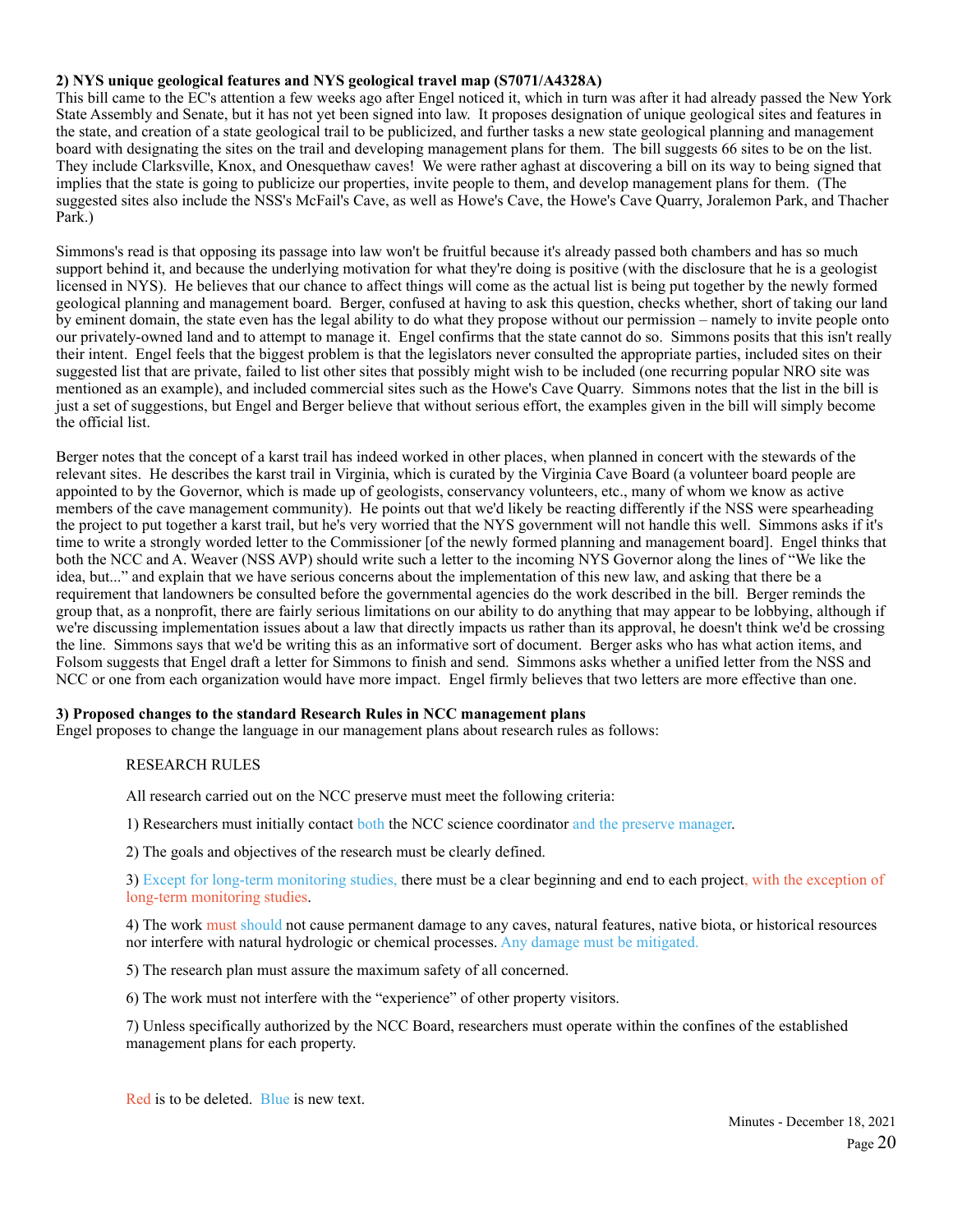Background: We did not update the rules when we changed the approval process for science projects. I change in rule 1) this. The change to item 3) came out of Bob's review of the management plan for Jack Packers. I prefer the new wording and it is a minor change. We have or will have a proposal for speleothem sampling. Currently under item 4) one could argue such sampling can't be approved. I don't think that was ever the intent. The minor wording change, I hope, clarifies this.

Simmons and Berger both noted that the proposed changes seem fairly unobjectionable, and there was no substantial further discussion. Berger will convert this into a motion for the next Board Meeting.

## **4) Viability of holding the Barn Dance and NRO**

Simmons has the sense that a number of organizations are trying to get their various events in during the window before we shut down again because of the Delta variant. Berger believes that, largely for economic reasons, we're not actually going to see a large-scale shutdown again, and also notes that he's seen events that seem much riskier than ours continuing to run (as an example, the WV State Fair was in full swing last weekend).

Folsom confirms for Simmons that the band for the Barn Dance has also not made a firm commitment yet and is watching the situation; the event has been planned, and hasn't yet been publicly cancelled. Davis has expressed to us in e-mail that she feels holding the Barn Dance would be a "very bad" idea (and that holding NRO would just be a "bad" idea). Simmons notes that the Barn Dance involves a bunch of physical contact with others in a close indoors space, and Folsom points out that it also typically involves a significant number of kids who can't be vaccinated yet.

Folsom reminds us that the purpose of the two events is different - the Barn Dance isn't intended to make money so much as to be a community event to help foster good will, whereas our intent in running NRO is to make some money for the NCC to assist with its fundraising goals. Berger expresses a concern about whether we can expect responsible behavior from attendees at events we bear responsibility for (we became aware of a vaccinated person who fell ill 2-3 days after Members Day with a set of symptoms described to us that can fit the COVID profile, who did not go get a test and instead decided that it was probably the flu; this is precisely what's not supposed to happen, and were it COVID, prevented contact tracing from happening promptly). Hedges feels that people who make decisions like that are misunderstanding that the organization hosting an event has some responsibility that they need to help us to carry out, and instead thinking that it's just their personal responsibility to decide what they need to do.

Both events are ~1 month away, and it's pressing that we make final go/no-go decisions really soon. Engel underscores this point by telling us that he had lunch with B. Addis and M. Nardacci last week, both of whom pointed out that they haven't heard anything about whether NRO is in fact happening. Engel thinks that the decision about the Barn Dance is ultimately going to be taken out of our hands (because either the band is going to decline to come, or the Octagon Barn owners will tell us that they're not comfortable with the event going forward), but that whether NRO happens is our choice. And Folsom agrees that we're going to be unable to effectively control what happens after the event (referring to Berger's concern about whether anyone who gets sick will do the responsible thing, get tested, and let us know).

Berger notes that at the moment, VAR is going to happen, and he believes that it's possible for us to run NRO as a relatively safe event, because it's primarily an outdoor camping event at a place where it's trivially easy to set up tents well distanced from each other, to socialize outdoors separated by several feet even at campfires, etc. There are some riskier portions of a typical NRO that we could do some work to mitigate. Specifically, he believes that the typical congested dinner service line where people are up against each other for lengthy periods, leading to a serving area with (e.g.) open crockpots that everyone's passing by and being served out of, is a risk. That could potentially be addressed by instead putting together individually pre-packaged portions and handing those out. The indoor auction is another significant risk. That could be mitigated by holding it outdoors, and handling the challenge of hearing the auctioneer by using a good set of outdoor speakers from the band.

Despite all of this, we know that a number of people won't go because they're uneasy with the situation (both from common sense, and from Berger watching discussions among various grottos about which of the folks who typically attend things like VAR and OTR will and won't be doing so this year). This is fine and responsible, and we have to be okay with it. On the one hand, it decreases crowding at our NRO if we run it, which makes transmission less likely. On the other hand, it also makes it more likely that we'll lose money if we go through with the event due to low attendance. The venue we're at this time is one where there's a large venue reservation fee rather than one where the site collects camping fees from each attendee. So if our attendance falls below a certain amount, we lose money. While it's likely that the Region would make us whole if that happened, that won't achieve our goal of earning fundraising money. However, Berger points out that we received an extremely generous individual donation from a Members' Day attendee as a result of a conversation that happened there, and if just one such thing happened at NRO as well, it would entirely address the question of whether the event was financially worthwhile. Folsom notes that at the moment, if we pull out of holding the event, we won't lose money - the t-shirts we had printed don't have dates on them (as a hedge against this possibility, they're reusable for a later NRO), and we can get our event venue deposit back. He also notes that because he halted organizational work about two weeks ago when it looked like it might not be wise to spend anything else as it was looking more likely that we'd have to cancel, he hadn't yet nailed down a commitment for anyone to run the second breakfast and contribute proceeds to the NCC, nor had he received an answer to a

> Minutes - December 18, 2021 Page 21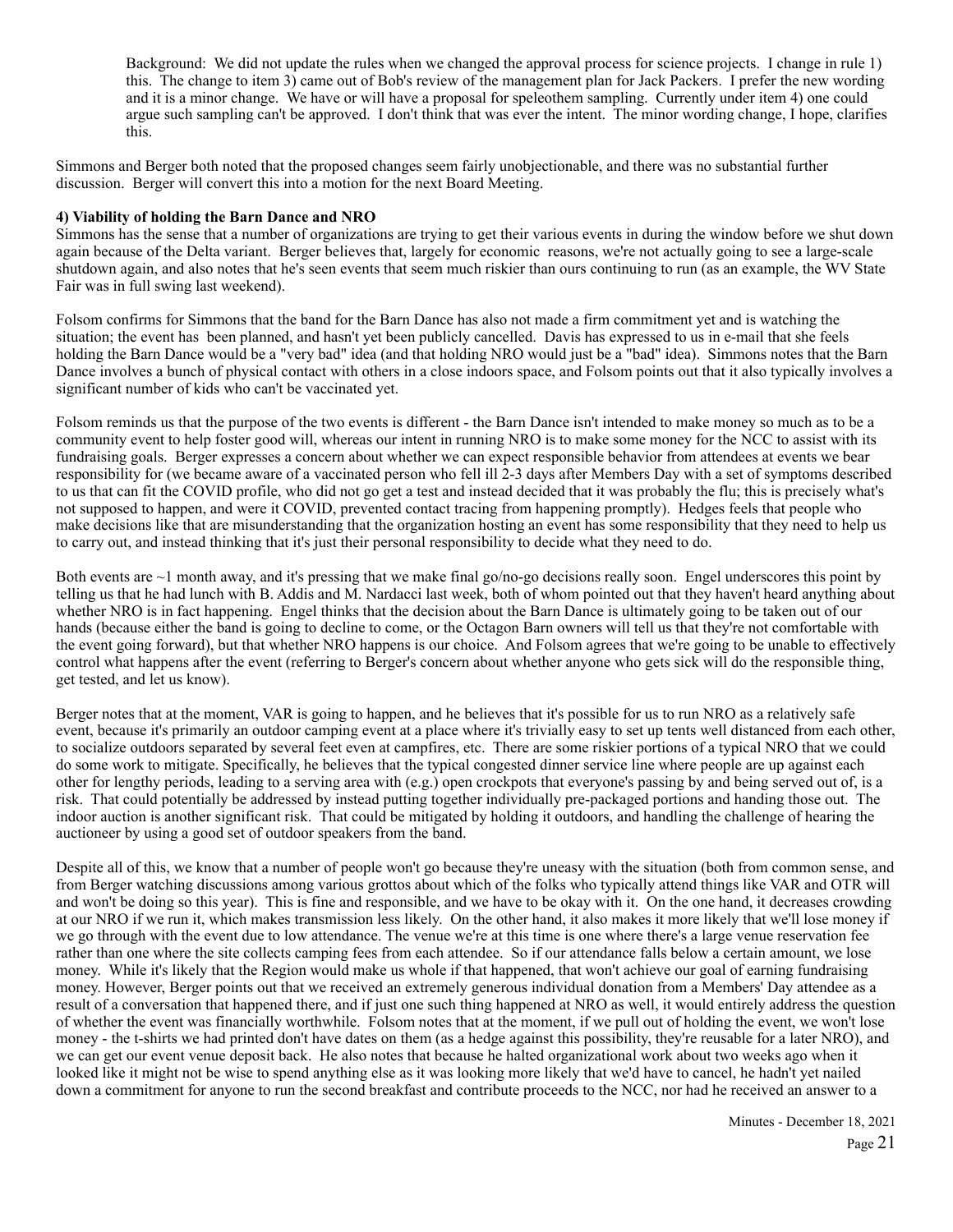question he asked about how CCG has previously handled online registrations.

Folsom inquired about the benefits of having online preregistration. Berger explained that, having managed online prereg for the Boston Grotto's last two events, the benefits are: 1) having way less cash on hand to worry about at the event, 2) guaranteed income because when people don't prereg and prepay, they sometimes flake out or don't attend due to weather, etc. but when they pay online, they're essentially committed, and 3) more solid estimates of the quantity and distribution of t-shirt sizes needed for the event.

Folsom asks how to make this decision. Berger points out that no matter what we do, we're probably not going to be able to make most people happy, because there's one group of people who won't come if we run the event, and another group of people who will be angry with us if we don't run it. Berger is also worried that we will lose money if we go through with it, given the current climate. Simmons says that we're not into running NRO to lose money. Berger reminds us about the large donation from Members' Day and that this event is an opportunity for us to showcase the NCC and perhaps entice another such donation, and that it does seem like the major risks could be mitigated.

Simmons asks if we have to have a Board meeting to cancel it, since the Board approved hosting it. Engel asks if the online process absent a Zoom meeting will take too long to be able to give straight answers to people asking if it's happening. Simmons asks what Berger thinks should happen, and if he wants to provide input as NRO Chair. Berger is conflicted about what to do, both by his positions as an NCC Board member and an NRO Officer, and by his personal thoughts about the event. He feels that he clearly has a conflict of interest between the Conservancy and the Region, and would abstain from a Board vote at this point because he thinks their interests differ. Asked for his personal thoughts, he says that he thinks we could run the event without it being a major risk, but that we'd lose money if we went through it at this point. He also thinks that though we could run the event safely with some changes (e.g. pre-packaged meals, outdoor speakers and setup for the auction, etc.), we could only pull off all of the necessary changes if people's hearts were in it, and since both Davis's and Folsom's clearly are not, we're unlikely to succeed.

Folsom isn't looking forward to being the one to have to deliver the bad news; Simmons says that he'll take the hit and do so if we cancel. Folsom doesn't think the event should happen. Simmons doesn't think it should happen if we won't make money. Engel and Berger are both conflicted about whether it should happen (and Berger additionally has a conflict of interest). Simmons will write a motion to the Board proposing cancelling NRO. If someone feels we need to get on Zoom and discuss live to expedite the discussion and decision, we'll do so, but Berger will attempt to make it easier to avoid that by writing up the minutes for this topic early to bring the Board up to speed on all the background that's been discussed here prior to the motion's discussion period beginning.

## **5) Status of Clarksville survey**

Simmons tells us that the survey is complete, and has been given to the Town's planning agent to bless the proposed subdivision. Their Planning Board meeting was scheduled for the 19th, but we haven't heard back yet. They may or may not need a couple of things to be added to the map. We haven't had C.T. Male produce the mylar copies yet because the maps may need slight tweaking when the Planning Board review is complete. The new corner markers have been set in the ground.

### **6) Update on Salamander and the KLT Pledge Agreement, easement progress, etc.**

Simmons tells us that he has a revision to KLT's proposed Pledge Agreement, taking into account feedback from our Board, and from the Board discussion, it sounds like he has approval to sign it. He'll send that revision around for us to see before signing and sending it over to KLT. There's been some minor back-and-forth discussion about the easement. In particular, KLT has asked whether we need to have a survey in order to fix up the parking area before moving forward, though Simmons is trying to resist holding things up for further survey work. Engel happened to drive by a few weeks back, and was surprised with where it appears that they placed the parking lot; he thought they'd put it down by the low spot, but it seems to be up the hill a bit.

## **7) Onesquethaw winter bat protection device**

Berger notes that we're approaching the end of August, and that his recollection from last year is that in order to be able to keep the cave open over the winter, we'd need to have the device installed significantly before the winter closure begins, and so asks where we are with steps needed to keep the cave open this winter. Engel says that "it takes at least two to tango," meaning that things have been sent to the USFWS, and have received no response. Berger expresses exaspiration with this game being played year after year, and suggests that if they don't feel like responding to anything for years when the responsible NYS governmental agency has agreed that our proposal is the correct way forward, we should try a different tactic, such as forwarding again the written support from the NYSDEC along with a *notice* (rather than a request) that we plan to install the device and keep the cave open this winter unless we hear back about a problem with that plan. Engel says that he's sort of asked our DEC contacts if we can do something along those lines, but that it doesn't seem likely to work. After some further discussion about other organizations (not in the cave conservation context) which have had success with that general approach to government regulating agencies, Engel agreed to have some more conversations about whether something like that can perhaps be done. Simmons jokingly asks about applying for a "Take Permit," though Berger points out that this could be viable. Simmons reminds us that doing so requires proposing some form of mitigation that we'd likely have trouble providing satisfactorily. Berger recalls that some mitigation proposals have included things like closing and stewarding karst areas, and that potentially we could offer something along those lines for the quarry on the KLT land near Tree Cave, as we'll already be doing stewardship out there for Salamander and perhaps for Tree.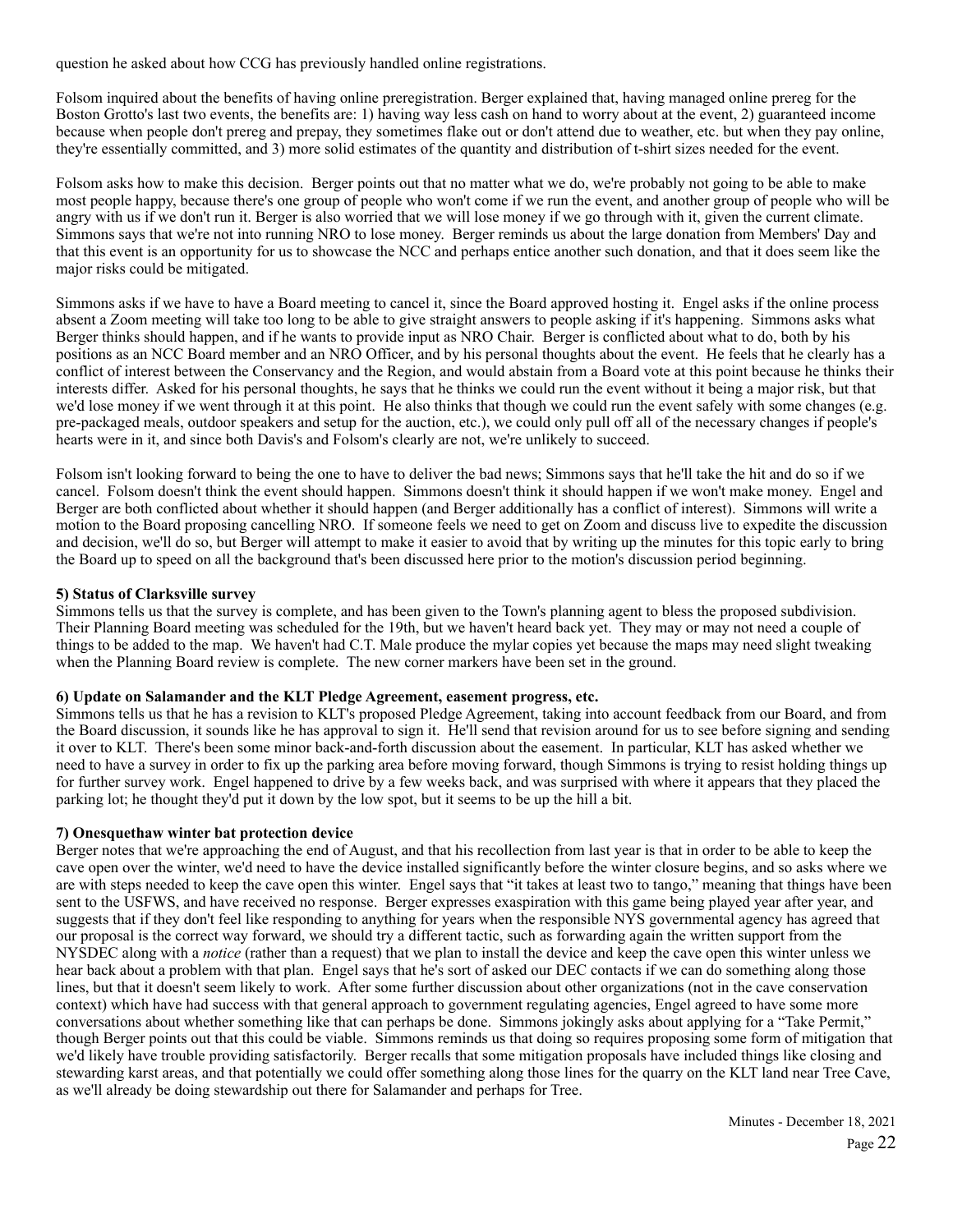## **8) Status of the Traino Preserve NYSCPP obligations**

As Simmons reminded us at the last Board meeting, the grant we received for the acquisition of the Traino preserve required that by the end of July 2021, we complete certain tasks, including installing a bunch of infrastructure (kiosk, parking area, trail, etc.) and ascertain presence/absence of some species in the cave. This topic is here to check on our progress. Simmons tells us that much of the infrastructure work has been completed – the kiosk is up, and the parking area has been designated, though he doesn't think we've yet seen a bill for paving, so that likely has yet to occur. There's a specific species of amphipod that we're supposed to determine presence or absence of in the cave. Engel tried to contact one suggested biologist about making this determination, but hasn't heard back yet. Berger had been under the impression from prior descriptions that we were expected to complete a more thorough biological inventory, but it sounds now like the required work is fairly narrowly scoped. Engel says that if it's just one certain amphipod we're looking for, Nieman could likely do this for us. Simmons notes that Morris-Siegel has also volunteered to take care of this task. He points out, though, that we haven't simply had any of them go do it because we'd been hoping to have a PhD or at least a speleobiologist do the work. Folsom suggests that absent the professors we've been reaching out to, perhaps we can see if Drake is interested.

# **9) Future of the NYSCPP acoustic detectors**

Berger placed this topic on the list as a check-in from the previous meeting, where we concluded that we should either have kits with the detectors ready to be rented out for the Fall, or be working on attempting to sell most of them before they're completely obsolete. Simmons says this had been delegated to the Ad-hoc Hibernaculum Committee, and that he hasn't heard anything on this front lately, but that he's still of a mind to keep a few and sell the rest. He will check in again with Ingalls and Davis to get a final decision on what to do about this equipment. Then, he'll likely end up proposing that we get rid of most of the detectors. Berger asks to check whether it's okay for us to sell off items that were bought with a grant for a specific purpose, but assumes that it's fine as they're now years old and have depreciated significantly. Simmons also reassures us that it's fine because they were indeed used for the purpose that the grant funded them for. Berger notes that we acquired property insurance primarily because of the value of these detectors, and though it's fairly inexpensive coverage, just for thoroughness raises the question of whether we should drop that coverage once we've sold most of the detectors, or keep it under the assumption that at various points in the future, we'll have more items worth insuring. The group for the most part feels that it's worth keeping the coverage.

## **10) Positions needing to be filled (Fundraising, Stewardship)**

Simmons tells us with some excitement that he's gotten an offer to take on the Stewardship Coordinator role from Morris-Siegel, and plans to take him up on it. That will practically necessitate Morris-Siegel transitioning out of his Preserve Co-Manager role at Merlins, and he's had some productive discussion with Armen about potentially taking over that role. Regarding Fundraising, following on the heels of the work she's done getting us set up with Give Lively, Folsom broached the topic of taking on the position with Drake, but she didn't immediately go for it. Berger asked whether we've reopened the question of whether Hatfield would be interested in doing it remotely, given our learnings about working remotely over the past 1.5 years, and Simmons says that as of a month ago, he'd not managed to sell her on the idea, and notes that she has lots of balls in the air right now. Berger suggested that if the number of balls in the air is what's holding her back, and several of them will land in the next year or two, given how long this position has been vacant, he'd be supportive of waiting for Hatfield to have more time if her heart will be in it than trying to twist someone's arm into filling the position in name, but not taking a particularly active role. Folsom agreed.

## **11) Vermont Land Trust Memorandum of Understanding**

Simmons tells us that Armen has communicated back and forth a bit with VLT on this topic, and that it's not moving super-fast, in part due to the pandemic, but that it's moving in a positive direction. Armen has also provided updates on a couple of leads. One is



and VLT has been helping to investigate the possibility as well.

## **12) Knox sinkhole trail restoration possibilities**

Nieman went out to the sinkhole with some of his contacts from the Thacher Climbing Coalition to assess the situation and what they may be able to help with or recommend. Unfortunately, their assessment is that our project is beyond their current capabilities to do well, largely because there isn't much of anything in the way of structure to build on on at the base of the sinkhole, so anything like steps they'd try to build would simply slump down into the sinkhole in a couple of years. There's the possibility of building a "half pyramid" staircase against the bedrock, but it's an enormous undertaking that they're not prepared to take on. They recommend either trying to fix what's there or let it return to a natural state and turn into a rappel. Berger feels that the latter suggestion is simply not viable for the NCC, as it would essentially cut off access from those without specialized equipment and training to what's currently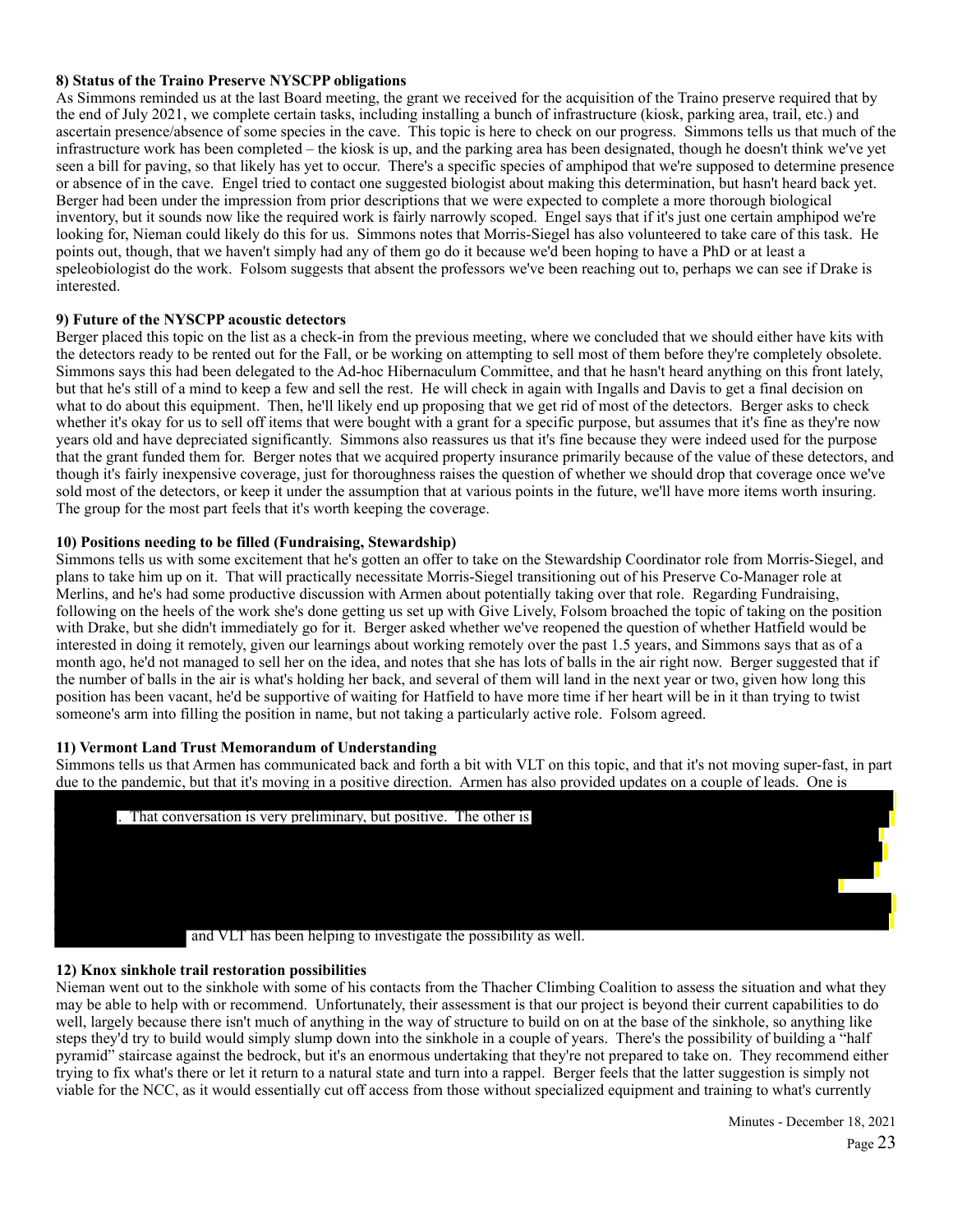one of the best beginner-level cave experiences our properties have to offer. He has a couple of people he plans to reach out to to seek further assessment and advice: one is an alumnus from SUOC who used to do work building trails, and another is C. Gentry who has significant experience in this area from work with another land trust. He placed this topic here both as an update on what's been learned so far, and to ask advice on other leads.

Engel wonders whether the liability we'd be taking on if we built something is a problem. Berger points out that while there's always the risk of being sued (even without merit), we carry good liability coverage, and there's also already exposure by knowing about a trail that's degrading if we don't address it, and given that there's potential (but low) risk regardless of whether we address the problem, he'd rather end up in a situation where we've visibly taken care of the property and made it safer for visitors. Given that, Engel suggests a novel approach – we could consider installing a ladder on the far side of the sinkhole where there is a bedrock wall, much as a ladder was installed in the cave. Berger is intrigued by this idea, but notes that he'd expect such a project with a suitable ladder that will withstand the weather abuse we know it'll take to be quite expensive. Simmons reminds us that this would likely require essentially creating the same situation as it turning into a rappel because we'd probably have to require or recommend belaying down that ladder. However, Berger points out that adding a ladder as a more structural option on the far side of the sinkhole doesn't preclude others from navigating the natural slope where the current trail is if they feel able to do so. Engel also notes that there's a unit at the DEC that does trail work, and that we may be able to ask our usual contacts in the Wildlife Diversity Unity to introduce us to someone in the unit that handles trails, explaining that we're not asking them to do the work, but would appreciate some consultation if they're willing. Folsom also mentions that one of our neighbors near the Merlins property, who was enrolled in the recent NCRC Regional course (where Berger met him) and is a DEC Forest Ranger, may be a good contact. Having come away with two more leads than he came in with, Berger will work on pursuing them.

## **13) NSS Convention recap (Cave Conservancies Roundtable, etc.)**

We didn't have a whole lot to provide updates on. Berger, Simmons, and Davis were at the Cave Conservancies Roundtable, which had been left off the schedule, then was suggested to be a Saturday meeting (after the Convention would've been over), and then in an attempt to retain attendees was hastily placed in the Friday afternoon slot (where it usually is). It had far lower attendance than last year (likely due to a combination of Zoom fatigue and scheduling confusion), but was actually a rather efficient session, partly because there was no agenda or major discussion topic. They went around the room and allowed each conservancy to give a brief update. Simmons highlighted the upcoming Clarksville addition for us. And the meeting wrapped up and closed in just about a half hour. The Nature Preserves meeting did not get scheduled for during the Convention, and is slotted to be held at some later date. We had no updates from others who attended other sessions, though perhaps we will at the next Board meeting.

### **14) NCKMS**

Berger took care of arranging our co-sponsorship with the organizers, as agreed upon at the last Board meeting. At this point, Rubin and Drake have registered and have planned topics for talks (Rubin on geologic features forming a new interpretive trail he hopes to establish at Clarksville, and Drake on time-series bacteriological monitoring of cave water and information it can provide about surface pollutants). Berger hasn't aborted plans to attend, but has been dragging his feet on committing to flights because of all of the pandemic developments. He also still hasn't settled on a talk topic, and asked if anyone wanted to offer suggestions, as reprising the same talk really doesn't seem right. After a bit of talking, Folsom suggested a history of the progressing piece-by-piece protection of Clarksville Cave. Though it's not subject matter that Berger is expert on, the several chapters in the NCC's acquisitions of ever more of that cave are something he thinks could be interesting to work with, provided that some others like Engel will have time to be "interviewed" for deeper understanding. Engel says he's happy to do so. Berger's planning to chat with Rubin to ensure that even though both of their proposed topics are about Clarksville, they'll be able to avoid colliding, and will also likely ask to use some photos from Chu's and Nieman's collections.

### **15) Multi-preserve scientific research proposal on speleothem dating**

Berger placed this topic on the list for two purposes: to check on whether the evaluation of the proposal is proceeding apace and whether any tasks are needed or desired from us to facilitate that (such as the Secretary summarizing the feedback from the Board discussion for L. Davis to use and share with the researchers, though Davis ended up added to the e-mail cc: list partway through the discussion); and to ask whether the new streamlined research approval process (where an ad-hoc committee of the Science Chair, President, and Preserve Manager(s) vet and approve) makes sense when several preserves are involved, or whether at that point reverting to the Board as the approving entity is more efficient than going through the process once per preserve.

In response to this topic's appearance on the list, someone who misunderstood it as an agenda item to consider approval of the proposal (or parts of it) made some suggestions and forwarded along some supporting correspondence, in which we learned

### This fairly clearly provides the

answer to whether it would be helpful for the Secretary to attempt to summarize that discussion: not anymore! And it very obviously leaves us with a different issue, which Engel will address.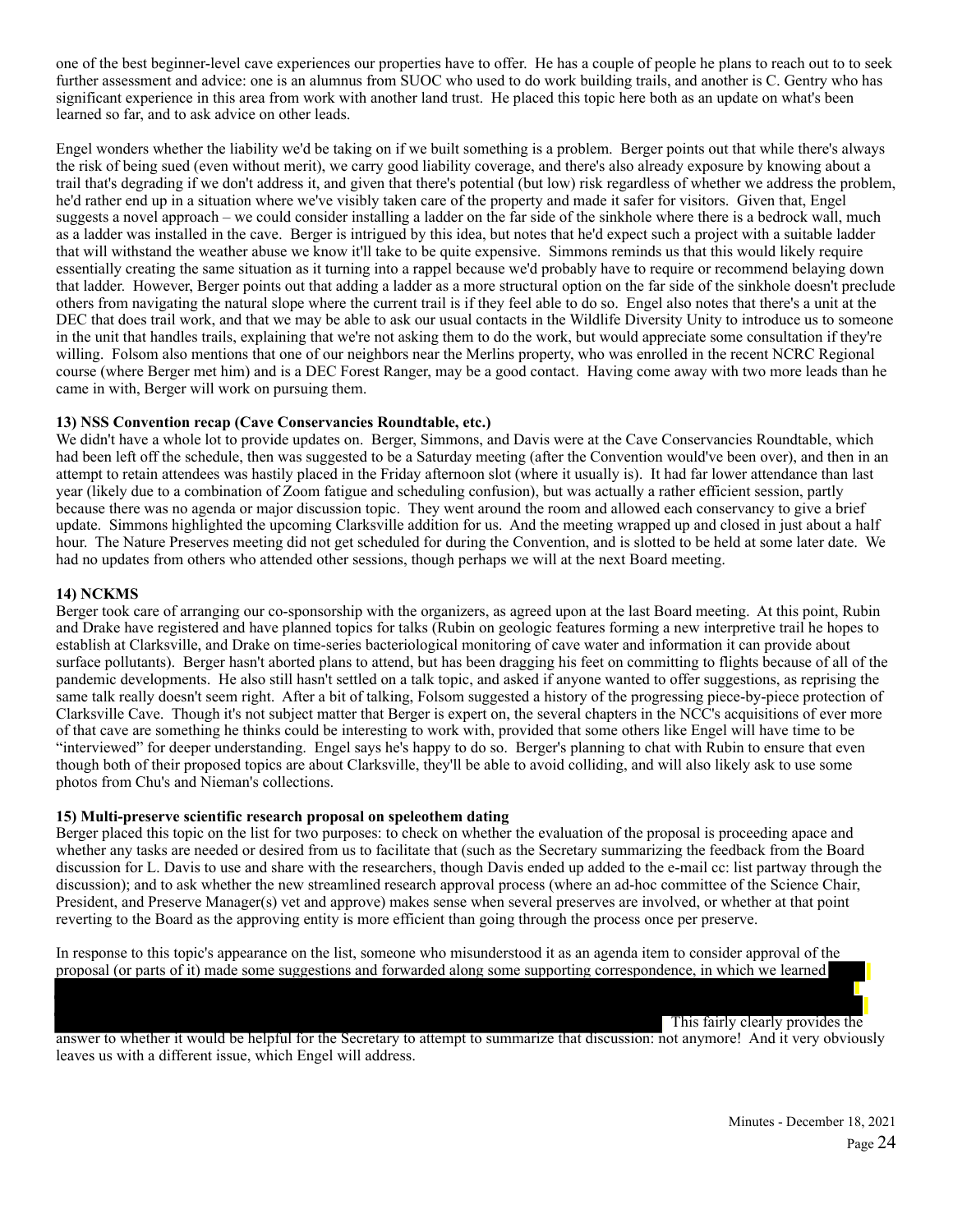As for the question of whether the Board is a more efficient place to consider approvals of proposed projects complex enough to involve several of our preserves, Engel worries that the Board might end up imposing on the Preserve Managers' authority to make decisions about what goes on at their preserves, which it has the *right* to do, but many would argue it ought not to. He suggests that if we were to do this with input from the Preserve Managers, it might be okay. Berger and Simmons asked whether Preserve Manager input was in fact omitted from the prior typical process that the Board followed when considering proposals before the process was modified to be streamlined. Engel confirms that typically, by the time a proposal made it to the Board for consideration, the Preserve Manager(s) had indeed offered input. Simmons suspects that this proposal may end up needing to be elevated to the Board anyhow. Engel continues to be unclear about why L. Davis sought input from four specific preserves' managers – Clarksville, Knox, Onesquethaw, and Bensons – as the document provided by the researchers doesn't specify sites they'd like to sample from. Simmons suspects that it follows the sites sampled in the Lauritzen and Mylroie study from a couple decades back. *[Ed. Simmons subsequently looked through that study and found that, in fact, Onesquethaw was the only cave now owned by the NCC that was used as part of that study, which leaves us still unclear about how and whether the researchers have in fact selected four of our caves.]*

## **16) Knox Bat Conservation International acoustic research project**

As followup to the bat research they conducted last year, accidentally without having actually received permission to install their equipment due to a bunch of confusing communication, K. Ritzko at the DEC contacted Berger this year to let us know that Bat Conservation International was interested in installing the same equipment this year in early August to remain throughout the hibernation season. Berger told her that, though he expected such a request would encounter little difficulty in being approved and that he would support it, he could not grant approval on his own, and asked that a proposal be sent to our Science Committee to trigger the streamlined review process. Ritzko did so, including an introduction to the primary investigator from BCI, and outlined the timeline by which they'd need to install an acoustic detector in order to obtain meaningful data for the project.



with them on a desired installation date and issued a permit. The detector has been installed, and they plan to visit once during hibernation season to replace batteries.

### **17) Science proposal process**

This topic was largely intended to discuss how to address the bigger picture of the issues described in the prior two topics, which Engel has previously noted we've struggled with for quite some time. The current sole member of the Science Committee (its Chair) is frequently incommunicado all summer. Additionally, he's a geologist, and may not be the best person for consultation on other types of science projects (e.g. bat research). Engel feels that the function of the Science Committee would be better served if it actually acted as a committee with multiple members from different disciplines. As an example, Engel suggests we might approach Palmer for hydrology. Simmons suspects that he's not likely taking on new commitments right now, and that we may want to approach the younger generation of scientists chomping at the bit for involvement in this sort of work, as opposed to the tenured professor crowd. He's also received a suggestion from Dumont of someone who may be a good fit for this committee.



## **19) Acquisitions**

Thook: The survey is done, the Town is processing the paperwork, and we should have approval of the minor subdivision coming soon, possibly this week. Then we can get the mylar copies of the map, get it stamped and input to the county's GIS, and file it with the county.

We have the draft deed and forms ready. Simmons has held off on sending it to our attorney, because until everything else is in place, he doesn't want to incur legal costs. However, those costs should be a very modest sum this time around. Berger asks how much land and cave we're acquiring, as there had previously been multiple options under consideration. Simmons responds that the addition will be 4.76 acres of the 7 that were being considered, and that we will then own all of the cave that's on the property being subdivided, though there is some other limestone we won't have. *[Ed. Since the time of the meeting, Simmons reached the Town of New Scotland's land use agent, J. Cramer, who informed him that he'd accidentally not gotten the application to the Planning Board in time for the meeting, which means we have to wait for the September 16 one. Simmons has given this disappointing news to Hatfield.]*

Minutes - December 18, 2021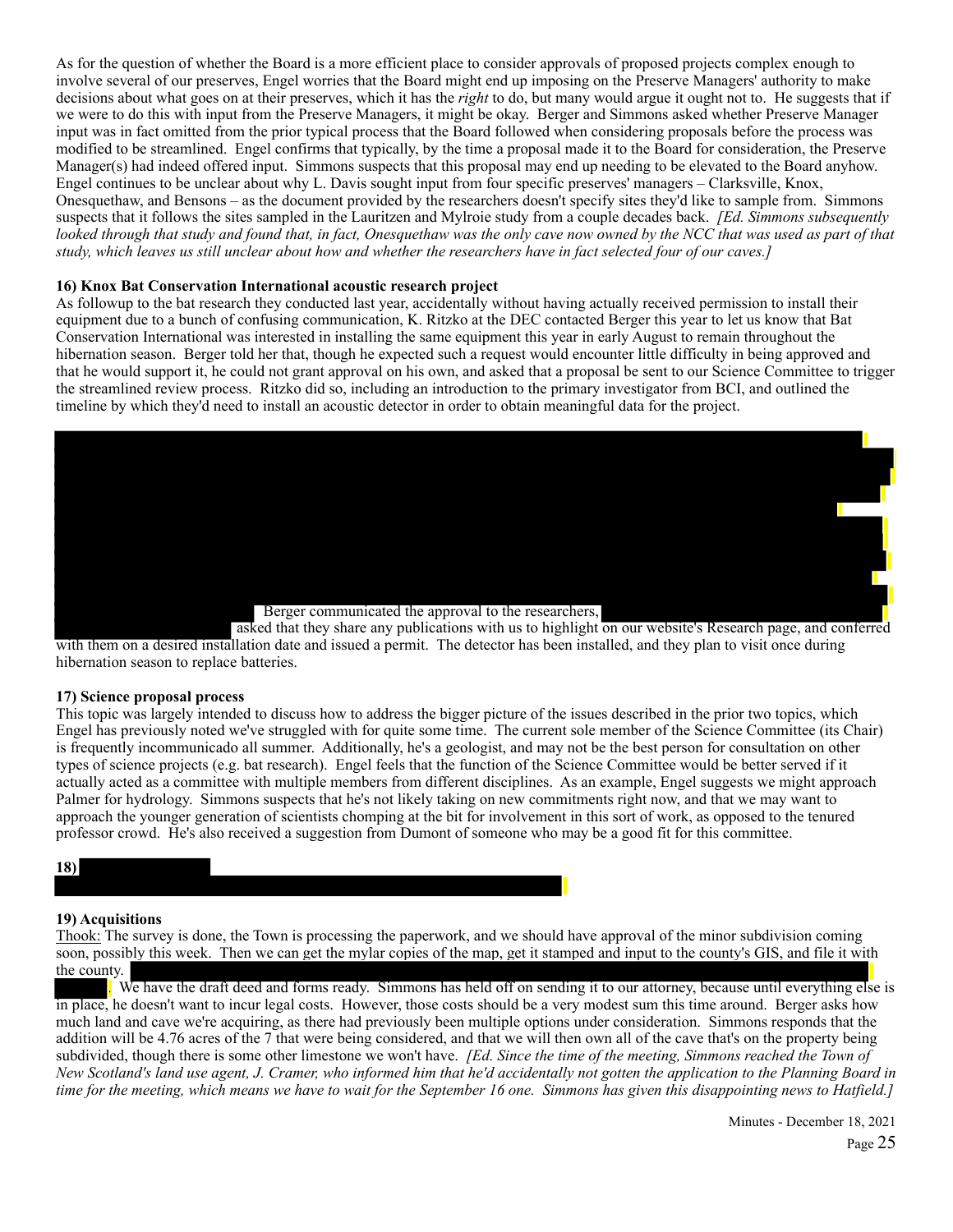

Minutes - December 18, 2021 Page 26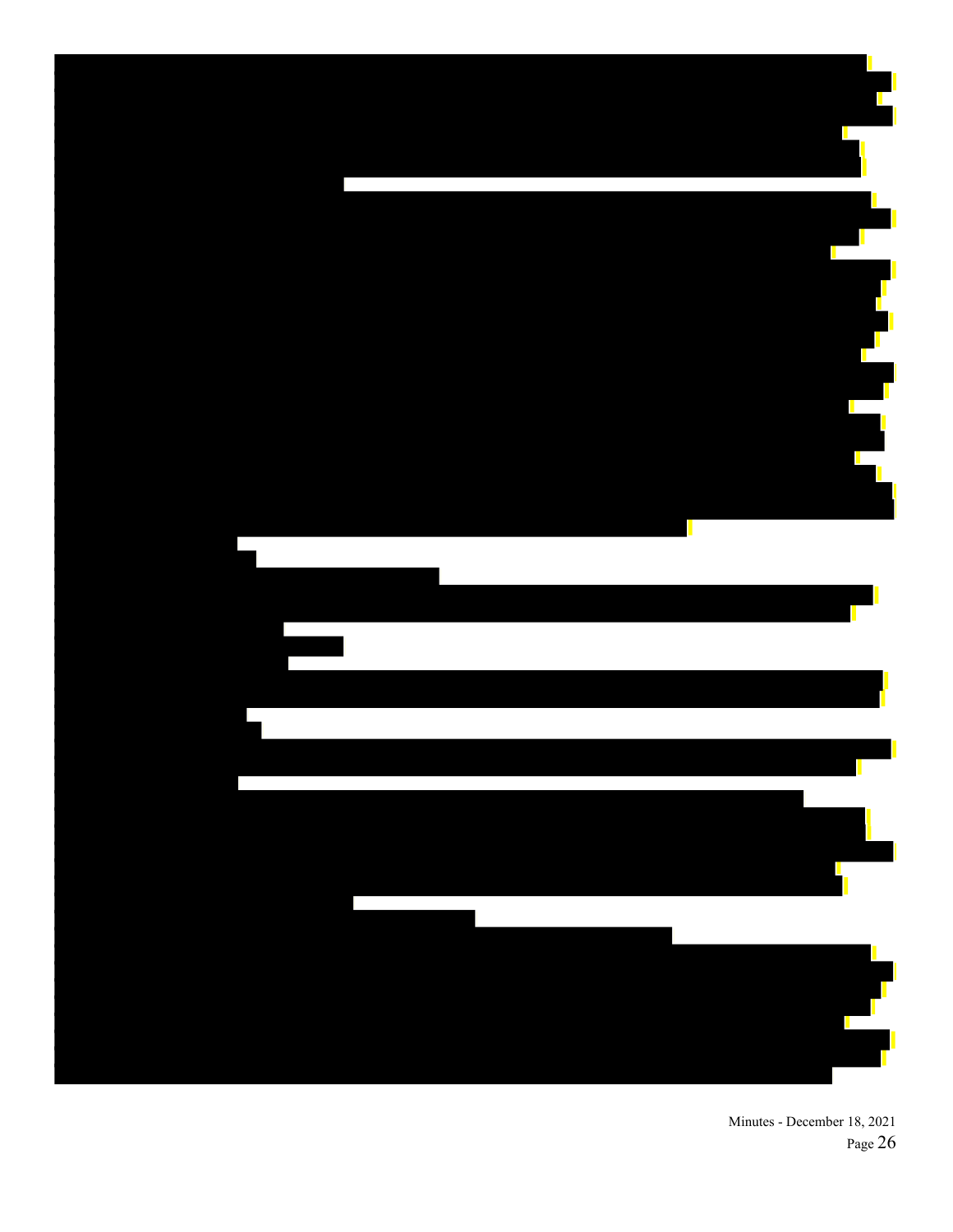### **20) OTR, tent, etc.**

As far as we know, the event is happening, although Engel had heard that it was "on the cusp of being cancelled." *[Ed. Berger later talked with a friend heavily involved in TRA and the event, and has been told that though there may be additional precautions on top of those already announced, the event is happening.]* Berger's plans to attend and represent us on Vendors Row haven't changed, and he'll communicate with Hatfield and Drake to try to undo some misinformation they were given that we were not setting up there. We plan to try to sell tickets for the raffle Drake is organizing as a Give Lively campaign, and Hatfield had offered to produce some publicity material before being told that we wouldn't be setting up a booth. As for the tent, as we'd agreed to downsize to a 10'x10' space, and don't own such a tent, it's time to finally make that acquisition we've been talking about for a couple years. Simmons had spoken with M. Warner some time ago about this, and the conclusion was that we should get a regular commercial tent with the assumption that it'll likely only last a couple years at a time, and is likely to get damaged. The sort of tent we're looking for isn't the type it'd be easy for Berger to grab at a Walmart; we're thinking of something more like what might come from a Cabella's – a beefier one with side walls. Simmons will find one and figure out how to get it to Berger in time. *[Ed. Both of those tasks have since happened.]* Berger will acquire the more mundane furniture (tables, chairs, etc.) probably from the Walmart near the event site. And it seems that after Members Day, all of the swag and our banners went to Speleobooks, so Berger will have to deal with either retrieving those or seeing if they can be transported with Speleobooks.

## **21) NSF contract**



## **22) Plans for our properties to turn over to the NSS or another organization should we fail**

A handful of years back, one suggestion that Berger brought back from the NSS Cave Conservancies Roundtable was to recognize that planning for protection in perpetuity of a cave conservancy's properties in the eventuality that the organization ceases to exist for whatever reason really requires two parties. The organization simply specifying in their organizing documents that their property will revert to, for example, the NSS, upon dissolution, does not guarantee that the NSS will accept that property. If the NSS has not made plans to accept those properties, they may find that their resources at the time require them to (for example) sell off some or all of the properties. We'd briefly discussed this shortly after that Convention, but haven't since acted on it. Berger reminds us that we really should hammer out a plan. Engel asks if we're sure the NSS is the right place for our properties to fall to in the event that the NCC should fail, because he points out that they're not really a land trust, and feels that as such, they shouldn't even own the cave preserves they do; he believes that they should spin conserving cave preserves off into something like a National Speleological Conservancy the same way they spun off investment management to the National Speleological Foundation. While not disagreeing with the principle Engel suggests, Berger asks what other organization that exists today would realistically be a viable one to take over cave properties in this part of the country and manage them in a manner consistent with the NCC's desires? No serious suggestions were put forth. Simmons notes that this has come up in other contexts, for example, after the NSS's Memorandum of Understanding with the Cave Conservancy of Hawai'i was executed, and he also had a discussion with the NSS about an acquisition after

## . We will bring this up as a topic for the next Committee of the Whole.

## **23) Member Appreciation Day recap (including a major donation, event risks, etc.)**

Folsom tells us that the event had 71 attendees, and Simmons reports that having it at a preserve worked well to draw people in. Logistically, wet weather made getting gear up and down a mess, but people enjoyed it and went caving, and it was a great spot to engage with other visitors. Our neighbors to the north came over and visited and went caving. And Schwartz went into the Thook entrance for her first time. We also received an extremely generous \$5,000 donation from one of the attendees. Folsom sent some personalized words of appreciation along with the standard donation acknowledgment letter. Simmons wrote to the donor as well. As for event risks, the issue of someone getting ill after the event was described above in topic #4.

### **24) Fundraising update**

Folsom reports that the \$5,000 donation we received following Members Day significantly helped our situation (which had been severely hampered by the pandemic as of the last Board meeting). We also received a \$300 donation from the Kapplers. Berger still plans to work on the passive fundraising strategy discussed at the last EC meeting.

## **25) NCRC Regional recap, and upcoming National Weeklong**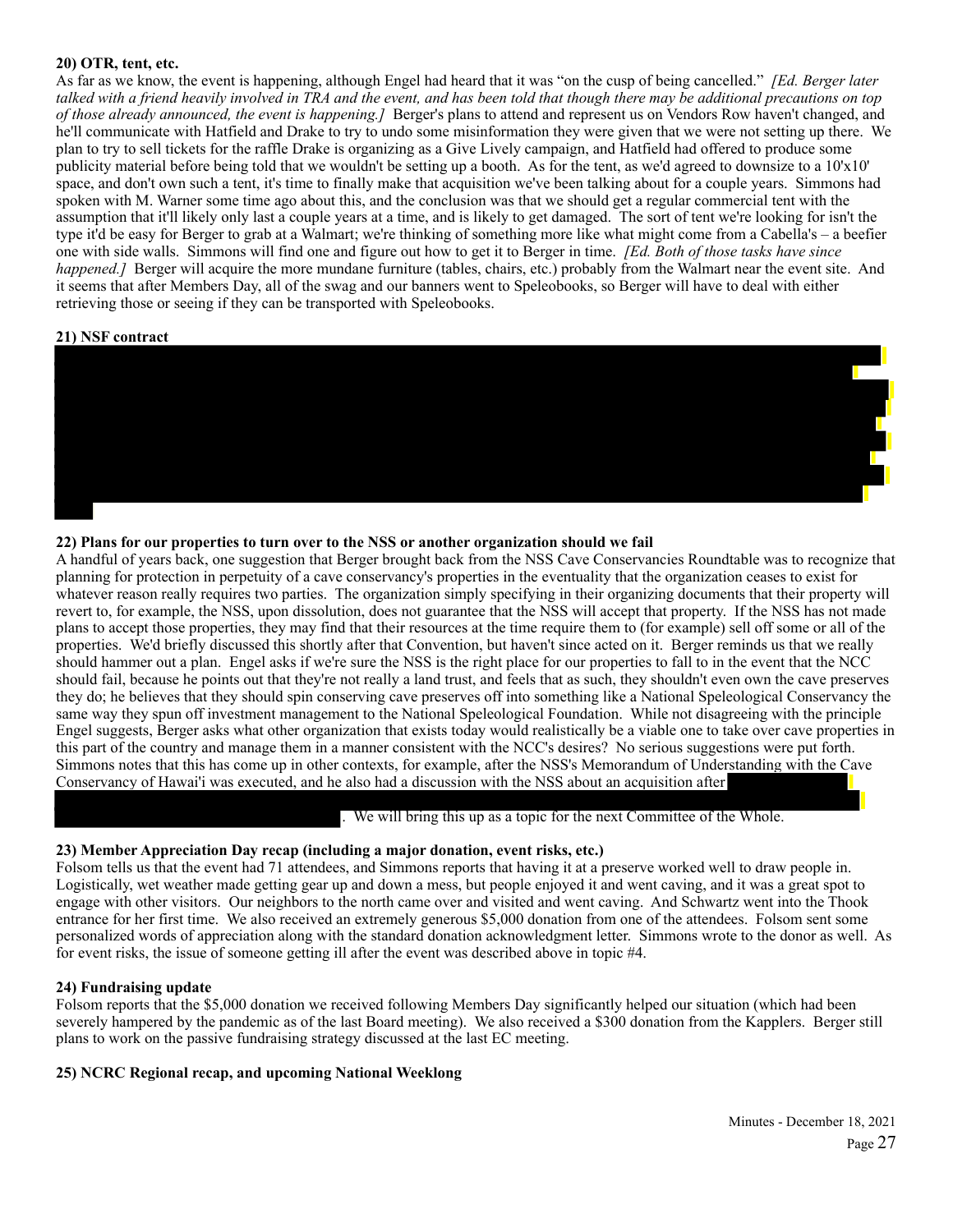Berger reports that the Regional Level 1 course went well, despite severe weather wiping out an entire day of field exercises and construction activity totally blocking access to the cliffs the course had planned to use. The class made use of Clarksville on two days (including for the mock rescue) and Knox on one day. However, the majority of people who participated got sick – someone came to the course with a cold, and after a few days, each time the group would sit down to eat in the cafeteria, they'd discover that another few people had come down with it. Fortunately, either everyone or nearly everyone was fully vaccinated, and a couple people tested negative for COVID during the week (one just before becoming sick and another just after), so we're sure it was not COVID. However, Berger notes that he wished anyone unconvinced about how easily COVID can spread were able to watch the meal-by-meal spread of this cold like wildfire through the class. Unlike when we held the Modular Level 1 at the same site back in August 2020, this time vaccination allowed us to work with minimal precautions (e.g. we only had to use masks in very limited circumstances). Sadly, the pandemic situation has taken a turn for the worse since then, and Engel informed us that the National Weeklong course scheduled to begin in just over a week has just been cancelled entirely.

### **26) Preserve videos project**

Simmons tells us that he's spoken with M. Sandone, who has several projects in the works at the moment, one of which includes reopening an old barite mine near Simmons's home. He's just released a new video on MassHole as well. Folsom notes that Sandone's Clarksville video isn't up on our website yet. Simmons says that Sandone will be happy to keep working on videos of our preserves, but, of course, only as his schedule permits.

## **27) NCC references to the NSS Guide to Responsible Caving**

Berger placed this topic here to check whether there had been any news on the plan he thought we'd agreed on at the last Board meeting – namely, for Armen to seek permission from the NSS to "re-host" the brochure on our own website, and update our links to point to that copy to avoid it being moved and causing broken links again, and to avoid a document we reference being changed without our knowledge. Engel does not recall us agreeing to take that path, and raises an objection to referencing that guide, because of a conflict between it and our preserves' rules – that guide discusses a minimum group size of four, and our management plans specify minimum group sizes of three. So, Engel feels we need to either change our rules or stop referencing that document. Simmons asks why we don't refer to it, but just link people to the NSS website without a direct link to the brochure, so that people will just search for it and not have to worry about website reorganizations breaking links again. Berger reminds us that at our last meeting, Armen and he voiced concern about another organization (in this case, the NSS) being able to unilaterally alter a document we've essentially incorporated by reference into our policies, potentially without us even knowing about such changes, much as it's unlikely they'd make a change we disagreed with. Engel asks what if we were to take the NSS one and "fix it up" to match our standards. Berger agrees that "rolling our own" would be a solution to the dilemma, but also points out that it feels like reinventing the wheel and taking on what may turn out to be a fairly substantial project. Simmons says that he believes in "separation of church and state," meaning that as much as possible, we should be independent of the NSS. Berger is tasked with checking with Armen on what (if anything) he's done so far, and asking him to hold off if he hasn't yet approached the NSS.

### **28) IRS 990s**

The IRS has been massively behind on processing certain submissions since the pandemic started. Some time back, we received a letter from them telling us that our 2019 submission was overdue, though Folsom is sure that it was submitted by the deadline. So, we waited. More recently, Berger was looking at online records of nonprofit filings for other reasons, and noticed that a number of other nonprofits have their 2019 and 2020 submissions already recorded and visible online, so he became more worried about whether something may not just be behind, but may have gone missing. Folsom tells us that he's tried reaching out to the IRS multiple times to pursue this, but that after navigating the phone tree to the correct place, it tells you that there are no people available to handle inquiries and hangs up on you. We briefly discussed the various types of unfortunate things we know of that have happened to other organizations when the IRS doesn't receive their filings. Folsom will continue to try to pursue a human being there. *[Ed. Since the meeting, Folsom has made contact with someone at the IRS, and is pursuing getting their records sorted out.]*

### **29) Conflict of Interest Disclosure forms**

Despite pleas before and during the June meeting, Berger is still missing these legally required submissions from several Board members. The issue has been handed off to Simmons to try to get everyone else to meet the obligation. *[Ed. Since the meeting, Simmons has sent requests to those whose forms are still outstanding, as well as sent in his own missing form.]*

### **30) New York cave adventures article**

Engel circulated an online article that he stumbled over to a bunch of us describing ten recommended caving adventure sites in New York. Five of them are our caves – Clarksville, Knox, Ella, Onesquethaw, and Sellecks. Much of the information provided about them is also hilariously inaccurate... Knox, apparently, is well-known not to be suitable for beginners, but Ella is great fun for anyone 12 and up! Berger brought this up here to see whether anyone felt there was anything we should do. Engel feels that it's an older article (although updated earlier this year) and that there's no real hope that asking for it to be taken down would get anywhere. Simmons suggested that we could send in comments correcting the misinformation, but Berger strongly disagrees, noting that adding comments to the page is going to attract further attention to it by making it appear more active, bumping it higher in search results, and also potentially prompting other internet denizens to "disagree" about any facts we present and begin arguing with us in the comments.